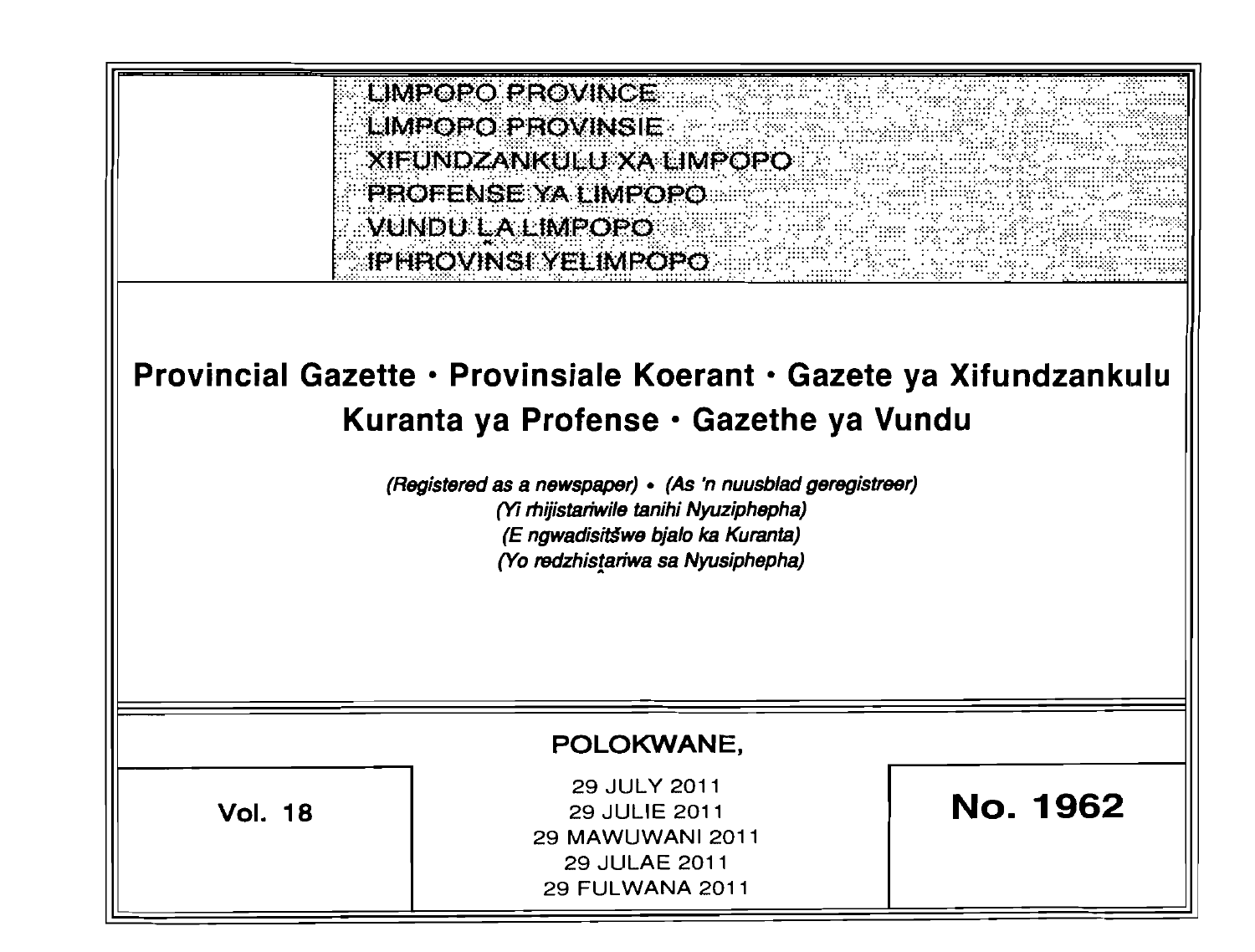# 2 No. 1962 PROVINCIAL GAZETTE, 29 JULY 2011

# **CONTENTS· INHOUD**

No. *Page Gazette*  No. No.

# **GENERAL NOTICES· ALGEMENE KENNISGEWINGS**

| 175 |                                                                                                                   | 8  | 1962 |
|-----|-------------------------------------------------------------------------------------------------------------------|----|------|
| 175 |                                                                                                                   | 8  | 1962 |
| 176 |                                                                                                                   | 8  | 1962 |
| 176 |                                                                                                                   | 9  | 1962 |
| 177 |                                                                                                                   | 9  | 1962 |
| 177 |                                                                                                                   | 9  | 1962 |
| 178 |                                                                                                                   | 9  | 1962 |
| 178 | Ordonnansie op die Verdeling van Grond (20/1986): Verdeling van grond: Gedeelte 38, plaas Olifantspoortje 319 KT. | 10 | 1962 |
| 179 | Town-planning and Townships Ordinance (15/1986): Makhado Amendment Schemes 18, 19 and 20                          | 10 | 1962 |
| 179 |                                                                                                                   | 11 | 1962 |
| 191 | Town-planning and Townships Ordinance (15/1986): Establishment of township: Letsitele Extension 8                 | 12 | 1962 |
| 191 |                                                                                                                   | 12 | 1962 |
| 192 |                                                                                                                   | 12 | 1962 |
| 192 |                                                                                                                   | 13 | 1962 |
| 193 | Town-planning and Townships Ordinance (15/1986): Polokwane/Perskebult Amendment Scheme 156                        | 13 | 1962 |
| 193 | Ordonnansie op Dorpsbeplanning en Dorpe (15/1986): Polokwane/Perskebult-wysigingskema 156                         | 13 | 1962 |
| 194 | Town-planning and Townships Ordinance (15/1986): Polokwane/Perskebult Amendment Scheme 243                        | 14 | 1962 |
| 194 | Ordonnansie op Dorpsbeplanning en Dorpe (15/1986): Polokwane/Perskebult-wysigingskema 243                         | 14 | 1962 |
| 195 |                                                                                                                   | 14 | 1962 |
| 195 |                                                                                                                   | 14 | 1962 |
| 196 |                                                                                                                   | 15 | 1962 |
| 196 |                                                                                                                   | 15 | 1962 |
| 197 |                                                                                                                   | 15 | 1962 |
| 197 |                                                                                                                   | 16 | 1962 |
| 198 | Removal of Restrictions Act (84/1967): Removal of title conditions: Erf 424, Thabazimbi Extension 3               | 16 | 1962 |
| 198 | Wet op Opheffing van Beperkings (84/1967): Opheffing van titelvoorwaardes: Erl 424, Thabazimbi-uitbreiding 3      | 16 | 1962 |
| 199 |                                                                                                                   | 17 | 1962 |
| 199 |                                                                                                                   | 17 | 1962 |
|     |                                                                                                                   |    |      |

## **LOCAL AUTHORITY NOTICES· PLAASLlKE BESTUURSKENNISGEWINGS**

| 254 | Town-planning and Townships Ordinance (15/1986): Lephalale Local Municipality: Declaration as an approved       | 21 | 1962 |
|-----|-----------------------------------------------------------------------------------------------------------------|----|------|
|     | 257 Local Government Ordinance (17/1939): Greater Tubatse Local Municipality: Closure: Park Erf 89, Burgersfort | 17 | 1962 |
| 257 | Ordonnansie op Plaaslike Bestuur (17/1939): Groter Tubatse Plaaslike Munisipaliteit: Sluiting: Parkerf 89,      | 18 | 1962 |
| 258 | Town-planning and Townships Ordinance (15/1986): Greater Tubatse Local Municipality: Greater Tubatse            | 18 | 1962 |
|     | 258 Ordonnansie op Plaaslike Bestuur (17/1939): Groter Tubatse Plaaslike Munisipaliteit: Groter Tubatse-        | 18 | 1962 |
| 259 | Town-planning and Townships Ordinance (15/1986): Mogalakwena Local Municipality: Establishment of township:     | 18 | 1962 |
| 260 | Town-planning and Townships Ordinance (15/1986): Modimolle Municipality: Modimolle Amendment Scheme 219         | 19 | 1962 |
| 260 | Ordonnansie op Plaaslike Bestuur (17/1939): Modimolle Munisipaliteit: Modimolle-wysigingskema 219               | 19 | 1962 |
| 261 | Town-planning and Townships Ordinance (15/1986): Greater Tzaneen Municipality: Tzaneen Amendment Scheme         | 20 | 1962 |
| 261 | Ordonnansie op Plaaslike Bestuur (17/1939): Groter Tzaneen Munisipaliteit: Tzaneen-wysigingskema 238            | 20 | 1962 |
| 262 | Town-planning and Townships Ordinance (15/1986): Modimolle Municipality: Modimolle Amendment Scheme 236         | 20 | 1962 |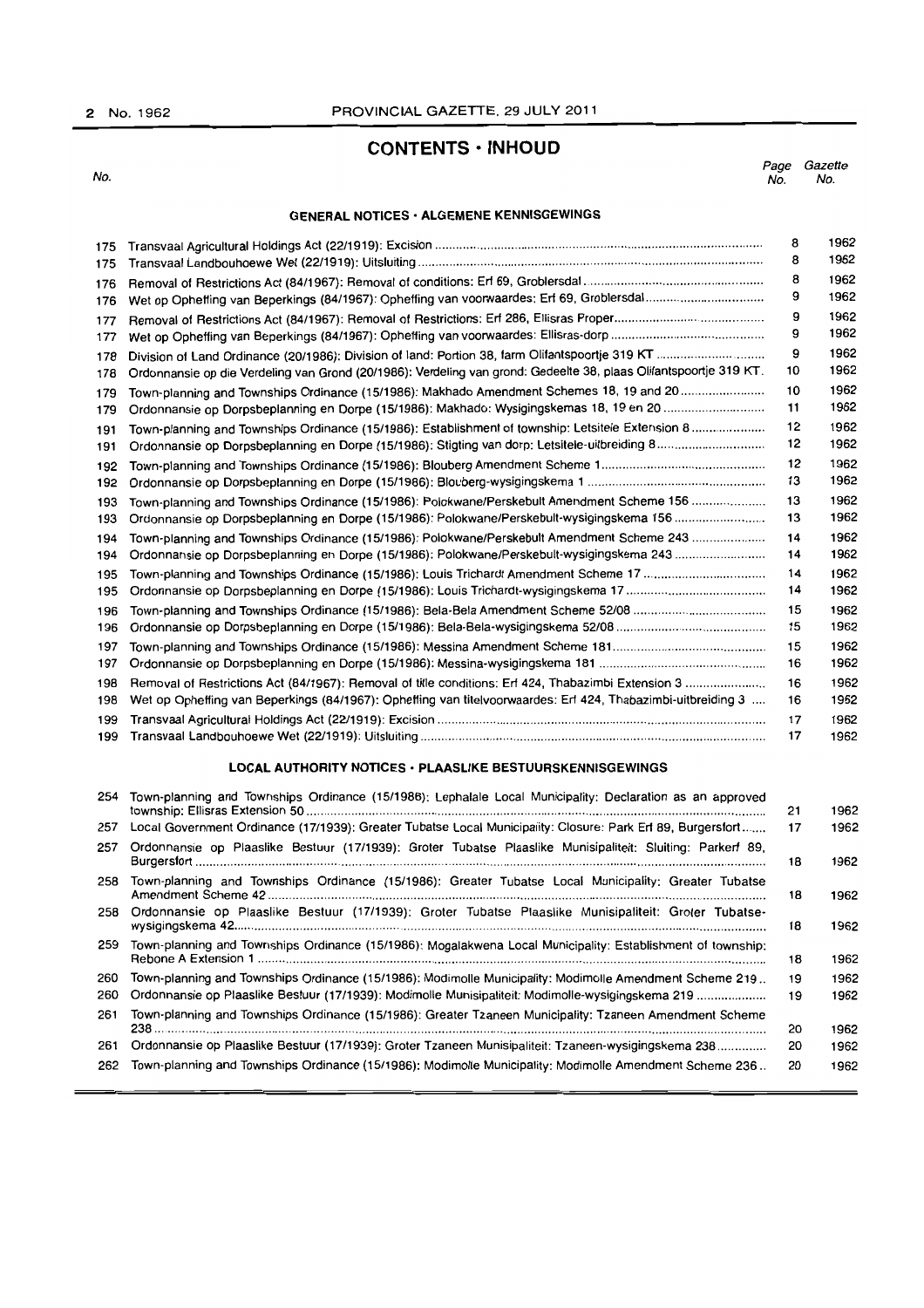# **IMPORTANT NOTICE The Limpopo Provincial Gazette Function will be transferred to the Government Printer in Pretoria as from 1 November 2004 NEW PARTICULARS ARE AS FOLLOWS: Physical address:**  Government Printing Works 149 Bosman Street Pretoria **Postal address:**  Private Bag X85 Pretoria 0001 **New contact persons:** Louise Fourie Tel.: (012) 334-4686 Mrs H. Wolmarans Tel.: (012) 334-4591 **Fax number:** (012) 323-8805 **E-mail address:** hester.wolmarans@gpw.gov.za louise.fourie@gpw.gov.za **Contact person for subscribers:**  Mrs J. Wehmeyer Tel.: (012) 334-4753 Fax.: (012) 323-9574 This phase-in period is to commence from **15 October 2004** (suggest date of advert) and notice comes into operation as from **1 November 2004.**  Subscribers and all other stakeholders are advised to send their advertisements directly to the **Government Printing Works,** two weeks before the 1 st November 2004. Advertising Manager In future, adverts have to be paid in advance before being published in the Gazette.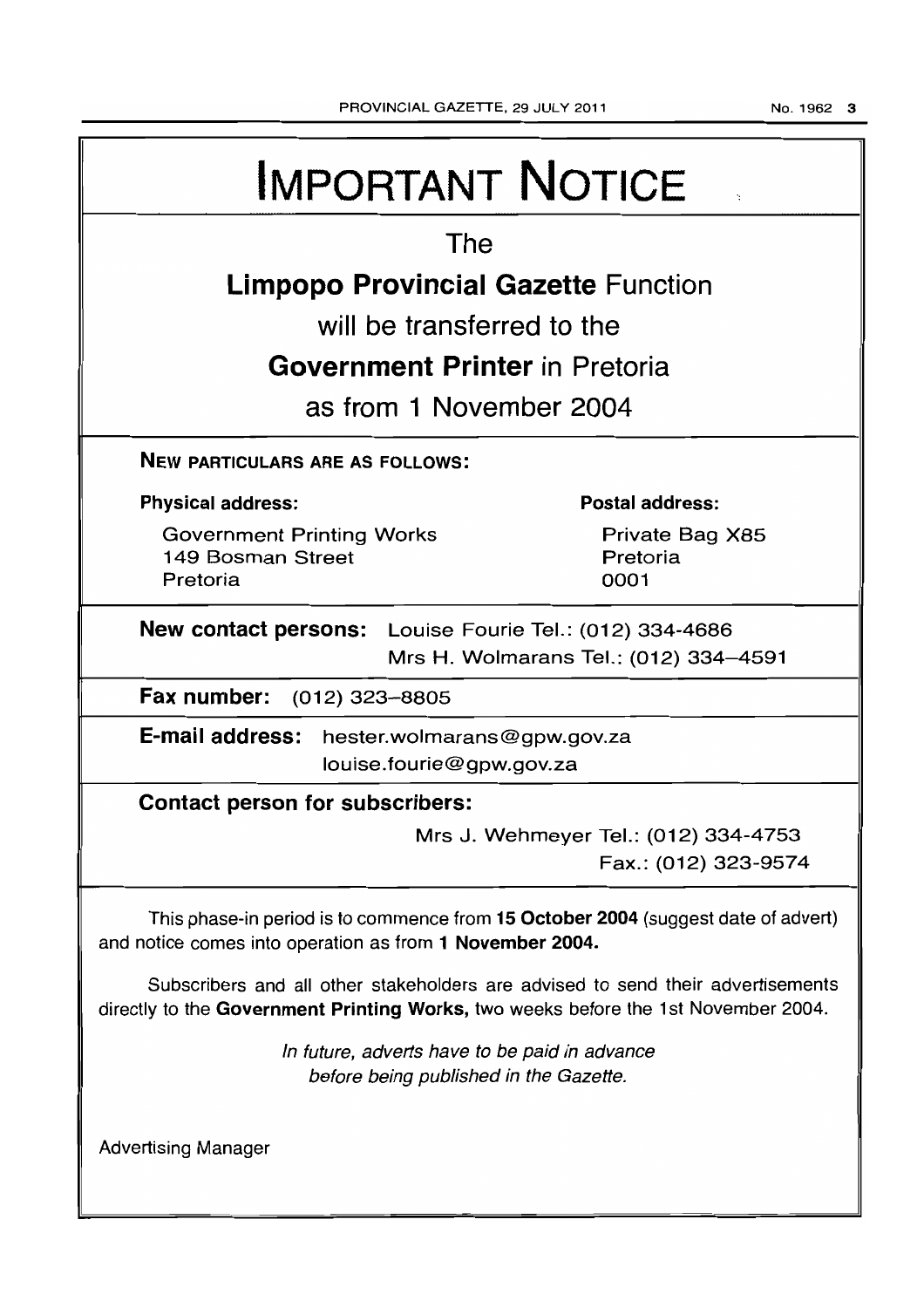IT IS THE CLIENTS RESPONSIBILITY TO ENSURE THAT THE CORRECT AMOUNT IS PAID AT THE CASHIER OR DEPOSITED INTO THE GOVERNMENT PRINTING WORKS BANK ACCOUNT AND ALSO THAT THE REQUISITION/COVERING LETTER TOGETHER WITH THE ADVERTISEMENTS AND THE PROOF OF DEPOSIT REACHES THE GOVERNMENT PRINTING WORKS IN TIME FOR INSERTION IN THE PROVINCIAL GAZETTE.

**No ADVERTISEMENTS WILL BE PLACED WITHOUT PRIOR PROOF OF PRE-PAYMENT.** 

|                        | $\frac{1}{4}$ page R 229.40<br>Letter Type: Arial<br>Size: 10<br>Line Spacing: At:<br>Exactly<br>11pt  |
|------------------------|--------------------------------------------------------------------------------------------------------|
| t.<br>j.               |                                                                                                        |
| <b>TAKE NOTE OF</b>    |                                                                                                        |
| THE NEW TARIFFS        | $\frac{1}{2}$ page R 458.75                                                                            |
| <b>WHICH ARE</b>       | Letter Type: Arial<br>Size: 10<br>Line Spacing: At:<br>Exactly<br>11pt                                 |
| <b>APPLICABLE</b>      |                                                                                                        |
| <b>FROM THE 1ST OF</b> |                                                                                                        |
| <b>JUNE 2011</b>       |                                                                                                        |
|                        | $\frac{3}{4}$ page R 688.15<br>Letter Type: Arial<br>Size: 10<br>Line Spacing: At:<br>Exactly<br>11pt  |
|                        |                                                                                                        |
|                        |                                                                                                        |
|                        |                                                                                                        |
|                        | Full page R 917.55<br>Letter Type: Arial<br><b>Size: 10</b><br>Line Spacing:<br>At:<br>Exactly<br>11pt |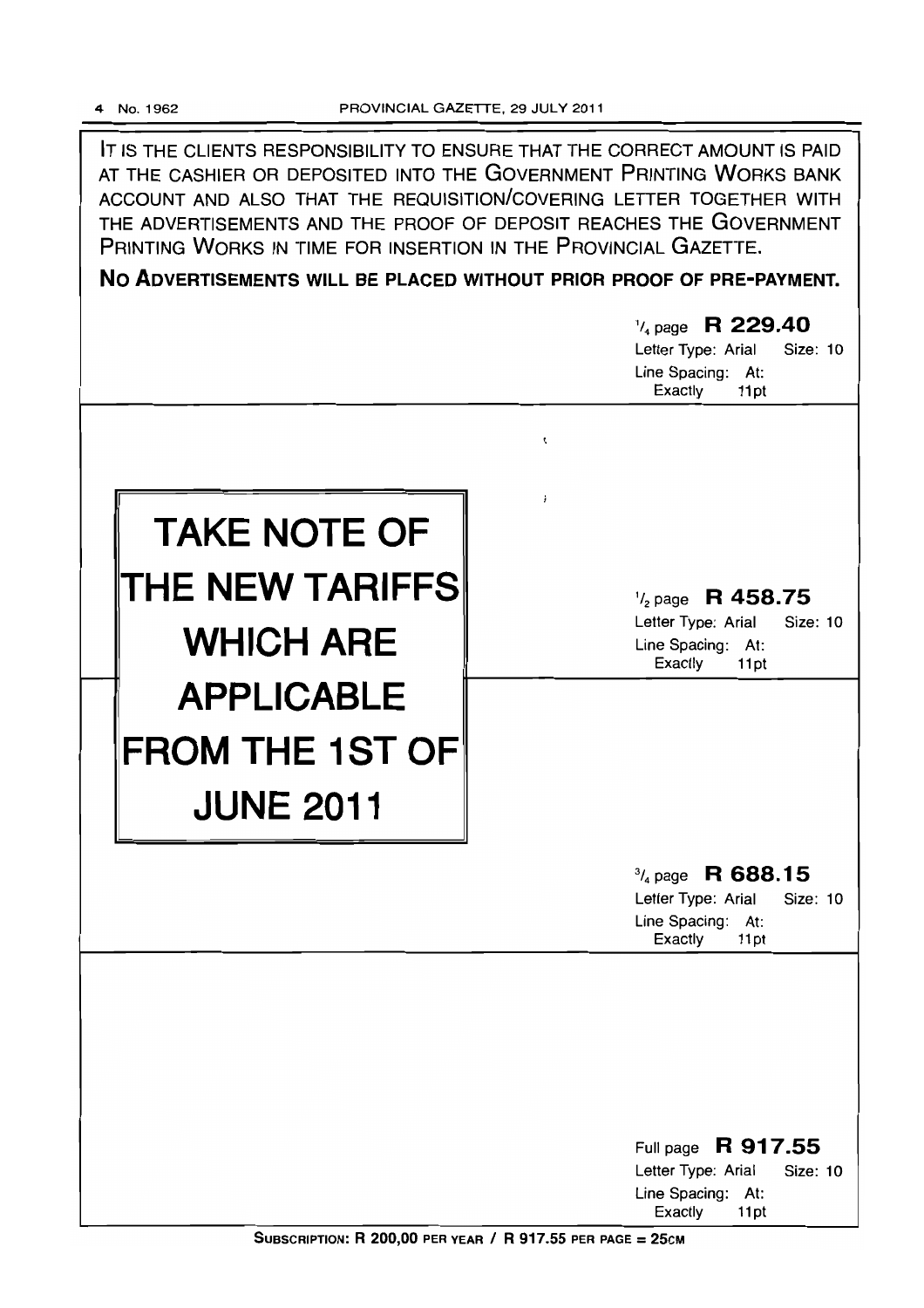

- (1) any delay in the publication of a notice or publication of such notice on any date other than that stipulated by the advertiser;
- (2) erroneous classification of a notice, or the placement of such notice in any section or under any heading other than the section or heading stipulated by the advertiser;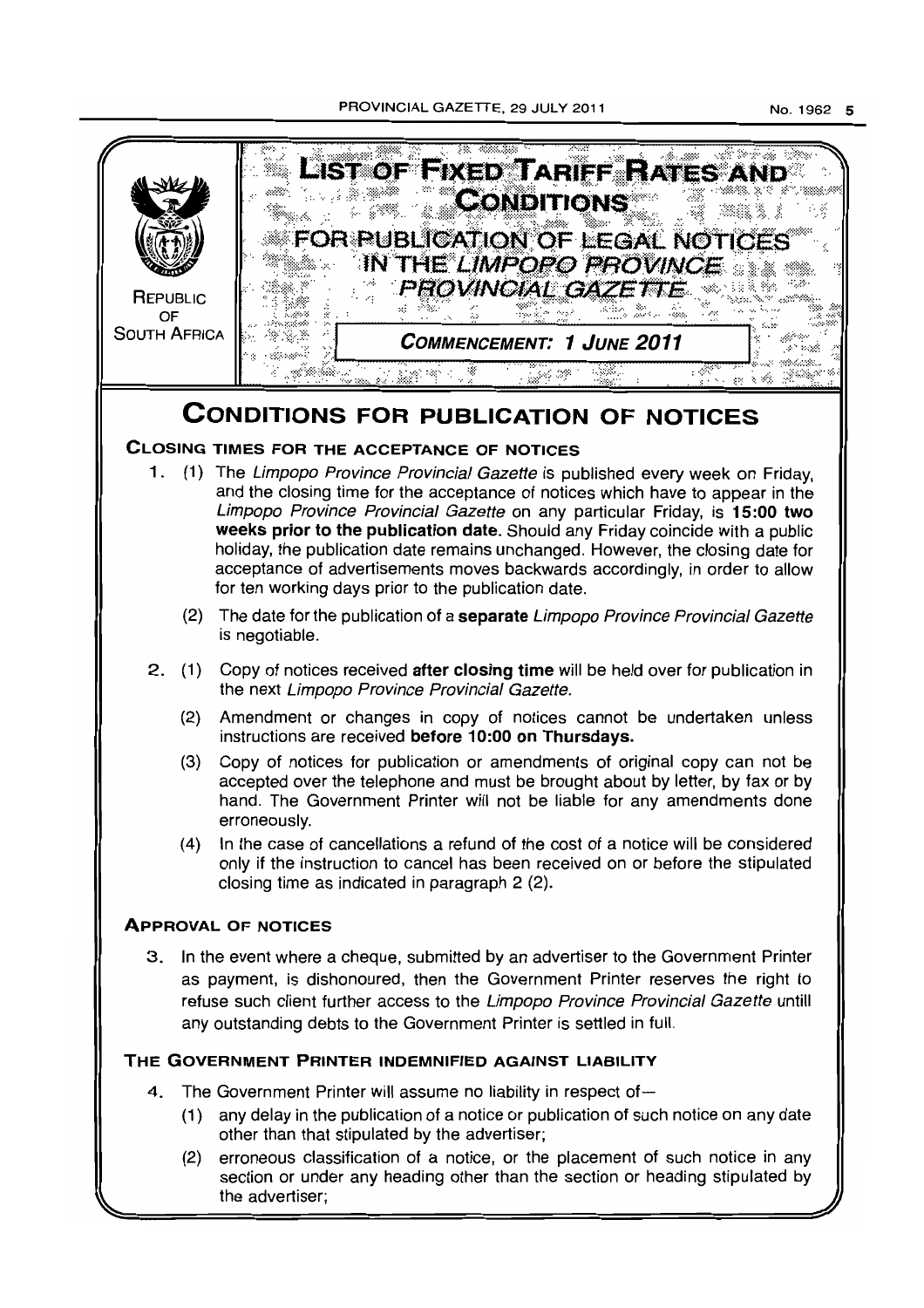$\mathcal{L}$   $\mathcal{L}$   $\mathcal{L}$   $\mathcal{L}$   $\mathcal{L}$   $\mathcal{L}$   $\mathcal{L}$   $\mathcal{L}$   $\mathcal{L}$   $\mathcal{L}$   $\mathcal{L}$   $\mathcal{L}$   $\mathcal{L}$   $\mathcal{L}$   $\mathcal{L}$   $\mathcal{L}$   $\mathcal{L}$   $\mathcal{L}$   $\mathcal{L}$   $\mathcal{L}$   $\mathcal{L}$   $\mathcal{L}$   $\mathcal{L}$   $\mathcal{L}$   $\mathcal{$ \_ (3) any editing, revision, omission, typographical errors or errors resulting from faint or indistinct copy.

# LIABILITY OF ADVERTISER

5. Advertisers will be held liable for any compensation and costs arising from any action which may be instituted against the Government Printer in consequence of the publication of any notice.

# **COPY**

- 6. Copy of notices must be typed on one side of the paper only and may not constitute part of any covering letter or document.
- 7. At the top of any copy, and set well apart from the notice, the following must be stated:

Where applicable

- (1) The heading under which the notice is to appear.
- (2) The cost of publication applicable to the notice, in accordance with the "Word Count Table".

# PAYMENT OF COST

- 9. With effect from 1 NOVEMBER 2004 no notice will be accepted for publication unless the cost of the insertion(s) is prepaid in CASH or by CHEQUE or POSTAL ORDERS. It can be arranged that money can be paid into the banking account of the Government Printer, in which case the deposit slip accompanies the advertisement before publication thereof.
- 10. (1) The cost of a notice must be calculated by the advertiser in accordance with the word count table.
	- (2) Where there is any doubt about the cost of publication of a notice, and in the case of copy, an enquiry, accompanied by the relevant copy, should be addressed to the Advertising Section, Government Printing Works, Private Bag X85, Pretoria, 0001 [Fax: (012) 323-8805], before publication.
- 11. Overpayment resulting from miscalculation on the part of the advertiser of the cost of publication of a notice will not be refunded, unless the advertiser furnishes adequate reasons why such miscalculation occurred. In the event of underpayments, the difference will be recovered from the advertiser, and the notice(s) will not be published until such time as the full cost of such publication has been duly paid in cash or by cheque or postal orders, or into the banking account.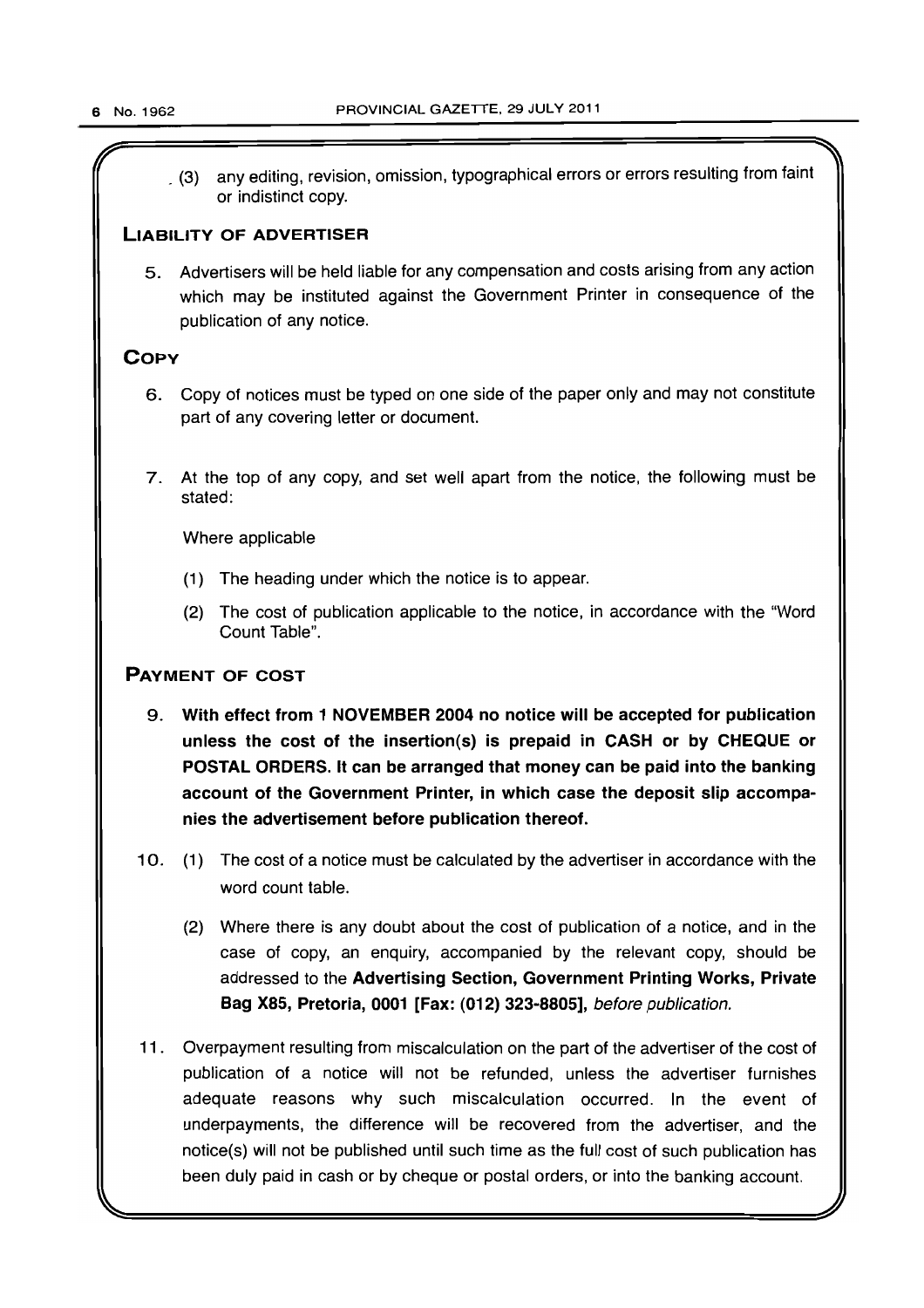12. In the event of a notice being cancelled, a refund will be made only if no cost regarding the placing of the notice has been incurred by the Government Printing Works. 13. The Government Printer reserves the right to levy an additional charge in cases where notices, the cost of which has been calculated in accordance with the Word Count Table, are subsequently found to be excessively lengthy or to contain overmuch or complicated tabulation. PROOF OF PUBLICATION 14. Copies of the Limpopo Province Provincial Gazette which may be required as proof of publication, may be ordered from the Government Printer at the ruling price. The Government Printer will assume no liability for any failure to post such Limpopo Province Provincial Gazette(s) or for any delay in despatching it/them. **GOVERNMENT PRINTERS BANK ACCOUNT PARTICULARS**  Bank: Account No.: Branch code: Reference No.: Fax No.: Enquiries: Mrs. L. Fourie Mrs. H. Wolmarans ABSA BOSMAN STREET 4057114016 632005 00000049 (012) 323 8805 Tel.: (012) 334-4686 Tel.: (012) 334-4591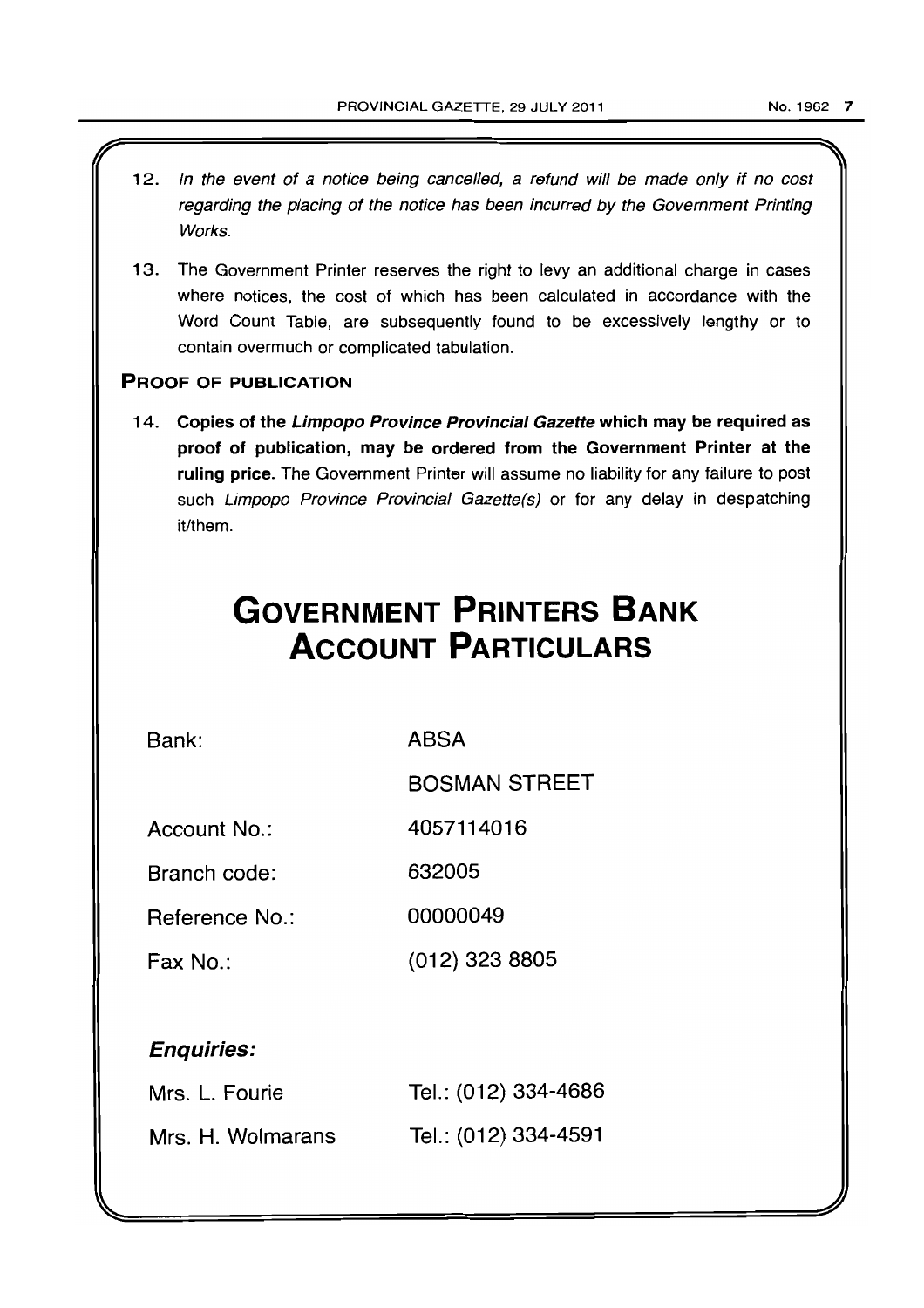# **GENERAL NOTICES • ALGEMENE KENNISGEWINGS**

## **GENERAL NOTICE 175 OF 2011**

EXCISION IN TERMS OF THE TRANSVAAL AGRICULTURAL HOLDINGS ACT, 1919 (ACT 22 OF 1919) & REMOVAL OF TITLE RESTRICTIONS ACT, 1967 (ACT 84 OF 1967)

I, Barend Jacobus van der Schyff from Planning Concept Town & Regional Planners, being the authorised agent of the owner of Holdings 66 & 67, Ivydale Agricultural Holdings Extension 1, Registration Division L.S., limpopo Province, hereby give notice in terms section 6 of the Transvaal Agricultural Holdings Act, 1919 (Act 22 of 1919) that an application has been lodged with the Department of Local Government & Housing, for the excision of the above-mentioned properties in terms of the aforementioned act, with the purpose to declare the properties as, portions of a farm (for the purposes of a township establishment). An application in terms of Removal of Restrictions Act of 1967 (Act 84 of 1967) is simultaneous lodged for the rernoval of conditions 1B and 2A (b) as contained with Title Deed T39809/2011.

Particulars of the applications lie open for inspection during normal office hours at the offices of the Director: Department of Local Government & Housing, Hensa Towers, 3rd Floor, Office 324, corner of Rabe and Landdros Mare Streets, Polokwane, or the mentioned agent for a period of 42 days from 22 July 2011.

Any person who wish to object to such application or want to make any representation regarding thereto, must lodge his/her objection/representation in writing to the Department of Local Government and Housing, Private Bag X9485, Polokwane, 0700, or at another mentioned applicant within a time period of 42 days from 22 July 2011.

Address of agent: BJ van der Schyff, Planning Concept, PO Box 15001, Flora Park, Polokwane, 0600. Tel: (015) 295-3649. **• •** 

# **ALGEMENE KENNISGEWING 175 VAN 2011**

UITSLUITING IN TERME VAN DIE TRANSVAAL LANDBOUHOEWE WET, 1919 (WET 22 VAN 1919) & WET OP DIE OPHEFFING VAN BEPERKINGS, 1967 (WET 84 VAN 1967)

Ek, Barend Jacobus van der Schyff van Planning Concept Stads- en Streekbeplanners, synde die gemagtigde agent van die eienaar van Hoewe 66 en 67, Ivydale Landbouhoewes Uitbreiding 1, Aegistrasieafdeling L.S., Limpopo Provinsie, gee hiermee kennis in terme artikel 6 van die Transvaal Landbouhoewe Wet, 1919 (Wet 22 van 1919), dat 'n aansoek ingedien is by die Departement van Plaaslike Aegering & Behuising, vir die uitsluiting van die eiendomme uit die genoemde Wet, met die doel om die volgende eiendomme af te kondig as plaas gedeeltes (vir dorp stigtings doeleindes). 'n Aansoek vir die opheffing van Tltelvoorwaardes 1B, 2A (b) soos vervat in Titelakte T39809/2011 word gelyktydig ingedien in terme van die Wet op Opheffing van Beperkings, 1967 (Wet 84 van 1967).

Besonderhede van die aansoek lê ter insae gedurende normale kantoorure van die Direkteur: Departement van Plaaslike Regering & Behuising, Hensa Towers Gebou, 3de Vloer, Kantoor 324, hoek van Rabe- en Landdros Marestraat, Polokwane, of die genoemde agent vir 'n periode van 42 dae vanaf 22 Julie 2011.

Enige persoon wat teen die toestaan van die aansoek beswaar wil maak of vertoë in verband daarmee wil rig. moet sy/haar besware/vertoe skriftelik indien by die Departement van Plaaslike Regering en Behuising, Privaatsak X9485, Polokwane, 0700, of die ondergenoemde applikant binne 'n tydperk van 42 dae vanaf 22 Julie 2011.

Adres van agent: BJ van der Schyff, Planning Concept Stads- en Streekbeplanners, Posbus 15001, Flora Park, Polokwane, 0699. Tel: (015) 295-3649.

22-29

## **GENERAL NOTICE 176 OF 2011**

## NOTICE IN TERMS OF THE REMOVAL OF RESTRICTIONS ACT, 1967 (ACT 84 OF 1967)

I, M. Brits, being the authorised agent of the owners hereby give notice in terms of Removal of Restrictions Act, 1967, that I have applied to the Limpopo Department of Local Government and Housing, Private Bag X9485, Polokwane, 0700, for the removal of restrictive conditions contained in the title deed of Erf 69, Groblersdal, which property is situated at 8 Hamman Street (corner Hamman and Tautes), Groblersdal, and the simultaneous amendment of the Groblersdal Town-planning Scheme, 2006, by the rezoning of the property from "ReSidential 1" to "Business 2" including a place of refreshments, a banquet bakery, a conference facility, a place of amusement, wholesale trade and overnight accommodation, subject to conditions.

All relevant documents relating to the application will be open for inspection between 08hOO and 15hOO at the office of the Director: Limpopo Department of Local Government and Housing, 28 Market Street, Polokwane, Limpopo, as well as office of the Manager Planning, Technical Services Department, 2 Grobler Avenue, Groblersdal, from 22 July 2011 until 19 August 2011.

Any person who wishes to object to the application or submit representations in respect thereof must lodge the same in writing with the Department of Local Government and Housing of the above address or Private Bag X9485, Polokwane, 0700, on or before 19 August 2011.

Name and address of owner: JJ Taljaard, c/o Rinus Brits, PO Box 1133, Fontainebleau, 2032.

Date of first publication: 22 July 2011.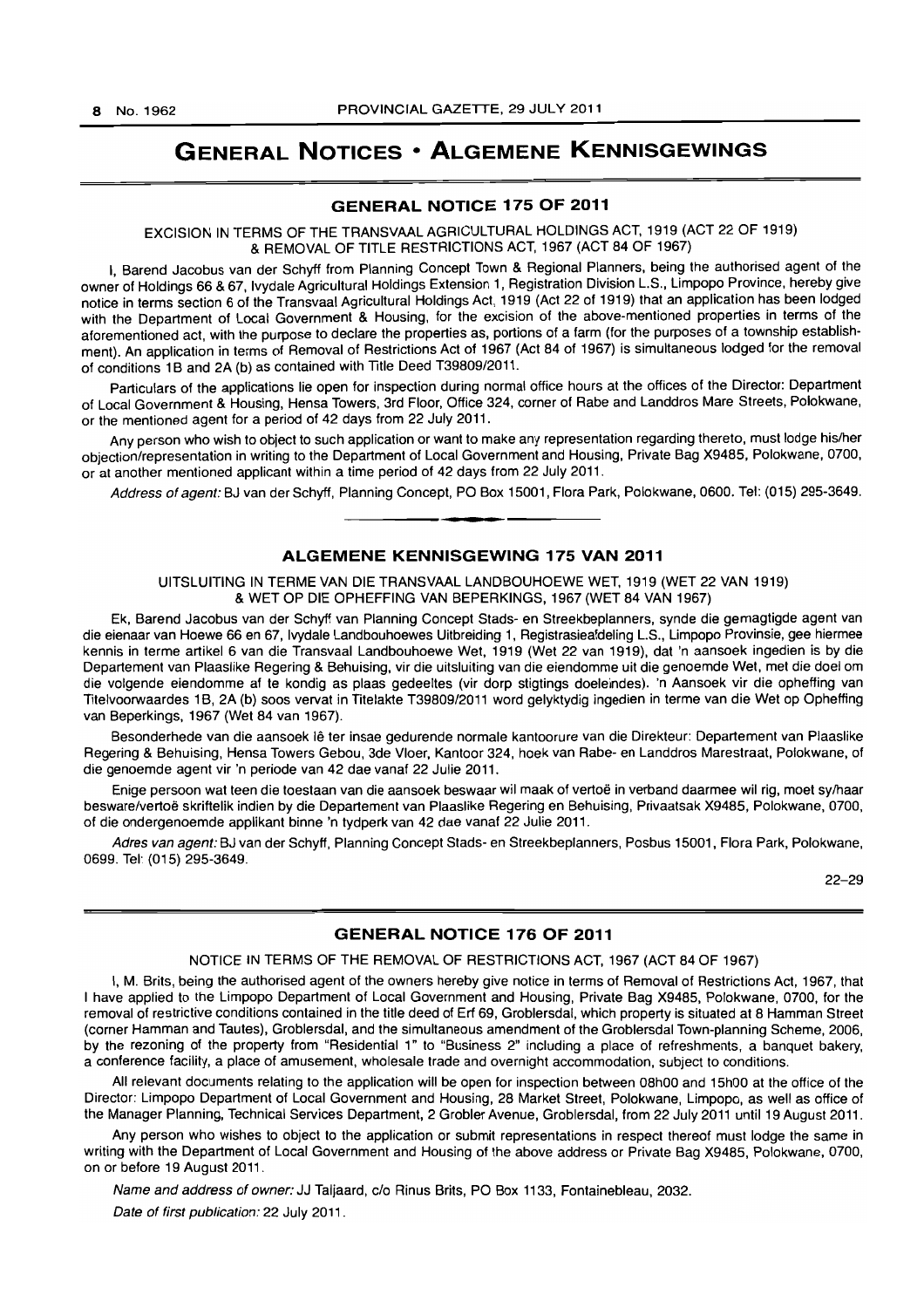## **ALGEMENE KENNISGEWING 176 VAN 2011**

#### KENNISGEWING IN TERME VAN WET OP OPHEFFING VAN BEPERKINGS, 1967 (WET 84 VAN 1967)

Ek, M. Brits, synde die gemagtigde agent van die eienaars gee hiermee kennis in terme van Wet op Opheffing van Beperkings, 1967, dat ons aansoek gedoen het by die Uitvoerende Direkteur: Departement van Plaaslike Bestuur en Behuising, Privaatsak X9485, Polokwane, 0700, vir die opheffing van beperkende en ander voorwaardes in die titelakte van Erf 69, Groblersdal, watter eiendom geleë is by 8 Hamman Street (hoek van Hamman en Tautes), en die gelyktydige wysiging van die Groblersdal-dorpsbeplanningskema, 2006, deur die hersonering van die bogenoemde eiendom vanaf "Residensieel 1" na "Besigheid 2" insluitende verversingsplekke, 'n banket bakkery, konferensie fasiliteit, vermaaklikheidsplekke, groothandel en oornag akkommodasie, onderhewig aan voorwaardes.

Die aansoek sal beskikbaar wees vir inspeksie tussen 08hOO en 15hOO by die kantoor van die Direkteur: Limpopo Departement Plaaslike Bestuur en Behuising. Marketstraat 28, Polokwane, Limpopo, asook kantoor van die Direkteur, Tegniese Dienste, Groblerlaan 2, Groblersdal, 0470, van 22 Julie 2011 tot en met 19 Augustus 2011.

Enige sodanige persoon wat beswaar teen die aansoek wil aanteken of vertoë in verband daarmee wil rig, moet sodanige besware of vertoe skriftelik rig aan die Departement van Plaaslike Bestuur en Behuising by die bogenoemde adres of Privaatsak X9485, Polokwane, 0700, op of voor 19 Augustus 2011.

Naam en adres van eienaar: JJ Taljaard, c/o Rinus Brits, Posbus 1133, Fontainebleau, 2032. Datum van eerste publikasie: 22 Julie 2011.

22-29

## **GENERAL NOTICE 177 OF 2011**

## NOTICE IN TERMS OF THE REMOVAL OF RESTRICTIONS ACT, 1967 (ACT 84 OF 1967)

It is hereby notified that an application has been made in terms of section 3 (1) of the Removal of Restrictions Act, 1967 (Act 84 of 1967), by Dries de Ridder being the authorized agent of the owner of Erf 286, Ellisras Proper situated at 12 Herman Street, Ellisras, for the removal of conditions C (h) tot (k) in Title Deed T148797/2003.

Particulars of the application will lie for inspections during normal office hours at the office of the Director: Department of Local Government and Housing, 28 Market Street, Polokwane, Limpopo, and the office of Dries de Ridder Town and Regional Planner, 5 Herman Street, Ellisras.

Objections to or representations in respect of the application must be lodged with or made in writing to the Director: Department of Local Government and Housing, at the above address or at Private Bag X9485, Polokwane, 0700, within a period of 30 days from 22 July 2011.

Address of authorized agent: Dries de Ridder Town and Regional Planner, PO Box 5635, Onverwacht, 0557. Tel: 082 578 8501.

# **ALGEMENE KENNISGEWING 177 VAN 2011**

**• •** 

#### KENNISGEWING IN TERME DIE WET OP OPHEFFING VAN BEPERKINGS, 1967 (WET 84 VAN 1967)

Hiermee word bekendgemaak dat ingevolge die bepalings van artikel 3 (1) van die Wet op Opheffing van Beperkings, 1967 (Wet 84 van 1967), aansoek gedoen is deur Dries de Ridder synde die gemagtigde agent van die eienaar van Erf 286, Ellisras Dorp, gelee te Hermanstraat 12, Ellisras, vir die opheffing van voorwaardes C (h) tot (k) in Titelakte T148797/2003.

Besonderhede van die aansoek lê ter insae gedurende gewone kantoorure by die kantoor van die Direkteur: Departement van Plaaslike Bestuur en Behuising, Markstraat 28, Polokwane, Limpopo, en by die kantoor van Dries de Ridder Steds en Streekbeplanner, Hermanstraat 5, Ellisras.

Besware teen of vertoë ten opsigte van die aansoek moet binne 30 dae vanaf 22 Julie 2011 skriftelik by of tot die Direkteur: Departement van Plaaslike Bestuur en Behuising by bovermelde adres of Privaatsak X9485, Polokwane, 0700, ingedien of gerig word.

Adres van die gevolmagtigde: Dries de Ridder Stads- en Streekbeplanner, Posbus 5635, Onverwacht, 0557. Tel: 082 578 8501.

22-29

# **GENERAL NOTICE 178 OF 2011**

#### NOTICE OF APPLICATION TO DIVIDE AND CONSOLIDATE LAND

The Greater Tubatse Local Municipality hereby gives notice, in terms of section 6 (8) (a) of the Division of Land Ordinance, 1986 (Ordinance 20 of 1986), that an application to divide and consolidate the land described hereunder has been received.

Particulars of the application will lie for inspection during normal office hours at the office of the Town Planner, Greater Tubatse Municipality, Ground Floor, Civic Centre, Kastania Street (extension), Burgersfort, for a period of 28 days from 22 July 2011.

Any person who wishes to object to the granting of the application or who wishes to make representations in regard thereto shall submit his objections or representations in writing and in duplicate to the office of the Town Planner, Greater Tubatse Municipality, at the above address or at P.O. Box 206, Burgersfort, 1150, within a period of 28 days from 22 July 2011.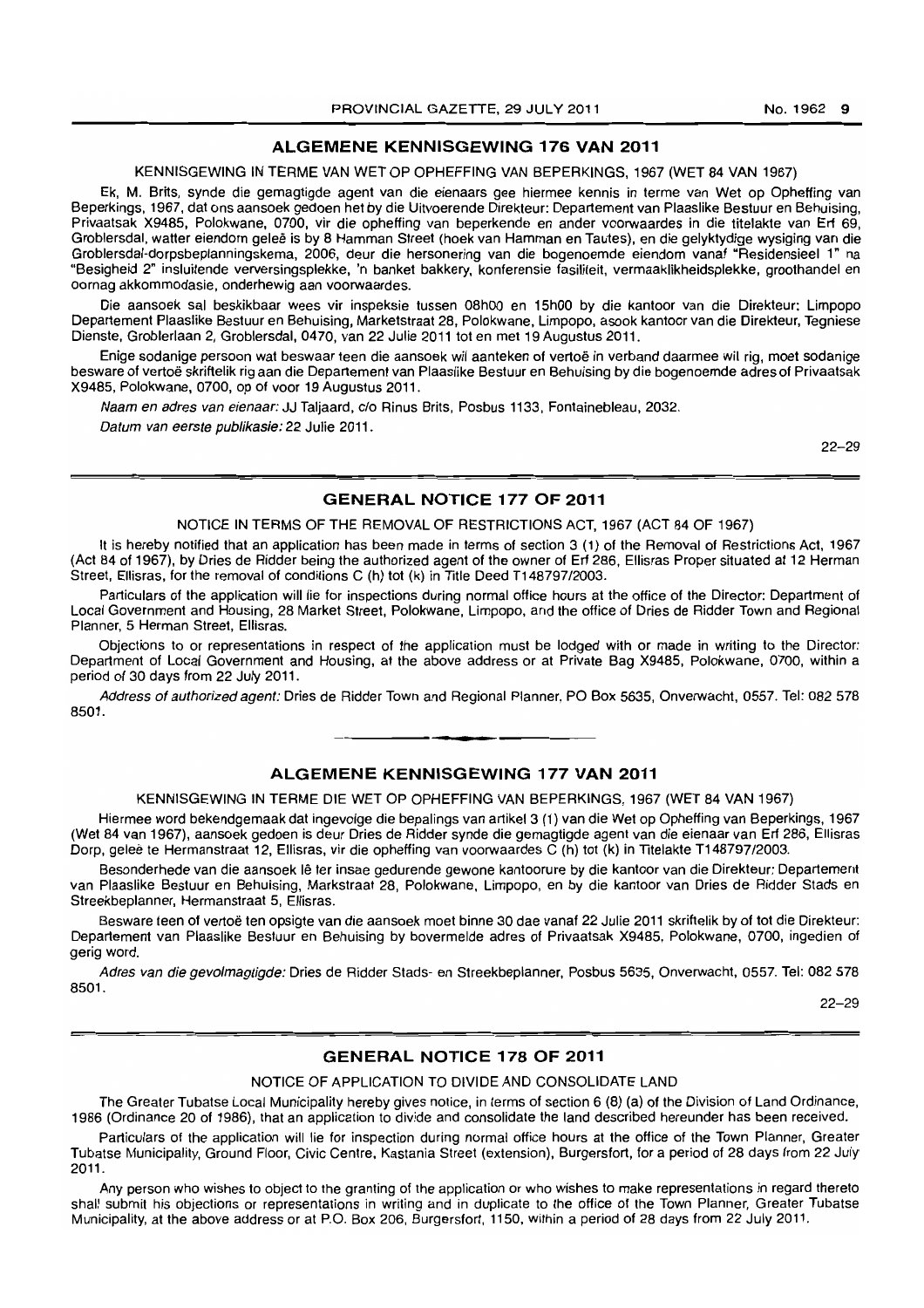Date of first publication: 22 July 2011.

Description of land: Portion 38 (portion of Portion 5) of the farm Olifantspoortje 319, Registration Division K.T., Limpopo Province; and Portion 24 (portion of Portion 5) of the farm Olifantspoortje 319, Registration Division K.T., Limpopo Province.

Proposed subdivision: Portion 38 (portion of Portion 5) of the farm Olifantspoortie 319, Registration Division K.T., Limpopo Province, into two portions, i.e.:

Proposed Portion A: ± 4.773 Ha.

Proposed Portion B: ± 0,439 Ha.

Proposed Consolidation: Proposed Portion B above with Portion 24 of the farm Olifantspoortje 319, Registration Division K.T., Limpopo Province.

Proposed consolidated portion: ± 2.977 Ha.

Address of the agent: Pieterse, du Toit and Associates CC, P.O. Box 11306, Bendor Park, Polokwane, 0699. Tel: (015) 297-497011, Fax: {015} 297-4584. . **-.** 

## **ALGEMENE KENNISGEWING 178 VAN 2011**

KENNISGEWING VAN AANSOEK VIR DIE ONDERVERDELING EN KONSOLIDASIE VAN GROND

Die Groter Tubatse Plaaslike Munisipaliteit gee kennis in terme van artikel 6 (8) (a) van die Onderverdeling van Grond Ordonnansie. 1986 (Ordonnansie 20 van 1986), dat 'n aansoek vir die onderverdeling en konsolidasie van die eiendomme soos hieronder beskryf ontvang is.

Besonderhede van die aansoek lê ter insae gedurende gewone kantoorure by die kantoor van die Stadsbeplanner, Groter Tubatse Munisipaliteit, Grondvloer, Burgersentrum, Kastaniastraat (verlenging). Burgersfort, vir 'n tydperk van 28 dae vanaf 22 Julie 2011 .

Enige persoon wat beswaar ten opsigte van die goedkeuring van die aansoek wil maak of wat vertoë ten opsigte hiervan wit rig moet sy beswaar of vertoe skriftelik en in duplikaat rig aan die stadsbeplanner by bovermelde adres of by Posbus 206, Burgersfort, 1150, binne 'n tydperk van 28 dae vanaf 22 Julie 2011.

Datum van eerste publikasie: 22 Julie 2011.

Beskrywing van eiendomme: Gedeelte 38 (gedeelte van Gedeelte 5) van die plaas Olifantspoortje 319, Registrasieafdeling K.T., Limpopo Provinsie; en Gedeelte 24 (gedeelte van Gedeelte 5) van die plaas Olifantspoortje 319, Registrasieafdeling K.T., Limpopo Provinsie.

Voorgestelde onderverdeling: Gedeelte 38 (gedeelte van Gedeelte 5) van die plaas Olifantspoortie 319, Registrasieafdeling K.T., Limpopo Provinsie, in twee gedeeltes nl.:

Voorgestelde Gedeelte A: ± 4.773 ha; en

Voorgestelde Gedeelte B: ± 0,439 ha.

Voorgestelde konsolidasie: Voorgestelde Gedeelte B soos bo met Gedeelte 24 van die plaas Olifantspoortje 319, Registrasieafdeling K.T., Limpopo Provinsie.

Voorgestelde gekonsolideerde gedeelte: ±2,977 ha.

Adres van die agent: Pieterse, Du Toit en Assosiate BK, Posbus 11306, Bendor Park, Polokwane, 0699. Tel: (015) 297-4970/1. Faks: (015) 297-4584.

22-29

#### **GENERAL NOTICE 179 OF 2011**

## MAKHADO AMENDMENT SCHEMES 18,19 AND 20

I, Theo Kotze, being the authorized agent of the owners of the properties mentioned below, hereby give notice in terms of section 56 (1) (b) (i) of the Town-planning and Townships Ordinance (Ordinance 15 of 1986), that I have applied to the Makhado Municipality for the amendment of the town-planning scheme known as the Makhado Land Use Scheme, 2009, in the following manner:

- Makhado Amendment Scheme 18: By the rezoning of Erf 422, Louis Trichardt (situated at 78 Grobler Street) from "Residential 1" 10 "Residential 2". Simultaneous application is also made for written consent in terms of Clause 22 of the Makhado Land Use Scheme, 2009, to conduct a "guest house" on the premises.
- Makhado Amendment Scheme 19 (with Annexure 19): By the rezoning of a part of Portion 10 of the farm Rondebosch 287-LS (situated adjacent to Industria Street, Makhado) from "Agricultural" to "Special" in order that 20 overnight accommodation units, a restaurant (for patrons) and a conference facility can be erected on the premises.
- Makhado Amendment Scheme 20: By the rezoning of Erf 656, Louis Trichardt (situated in Burger Street) from "Residential 1" to "Business 1". The purpose with the application is to utilise the property for business purposes (vehicle sales and related uses).

Particulars of the applications will lie for inspection during normal office hours at the office of the Director. Municipal Secretariat, 1st Floor, Civic Centre, Makhado (Louis Trichardt), (128 Krogh Street), for a period of 28 days from 22 July 2011.

Objections to or representations in respect of the applications must be lodged with or made in writing to the Director, Municipal Secretariat at the above address or at Private Bag X2596, Makhado, 0920, within a period of 28 days from 22 July 2011.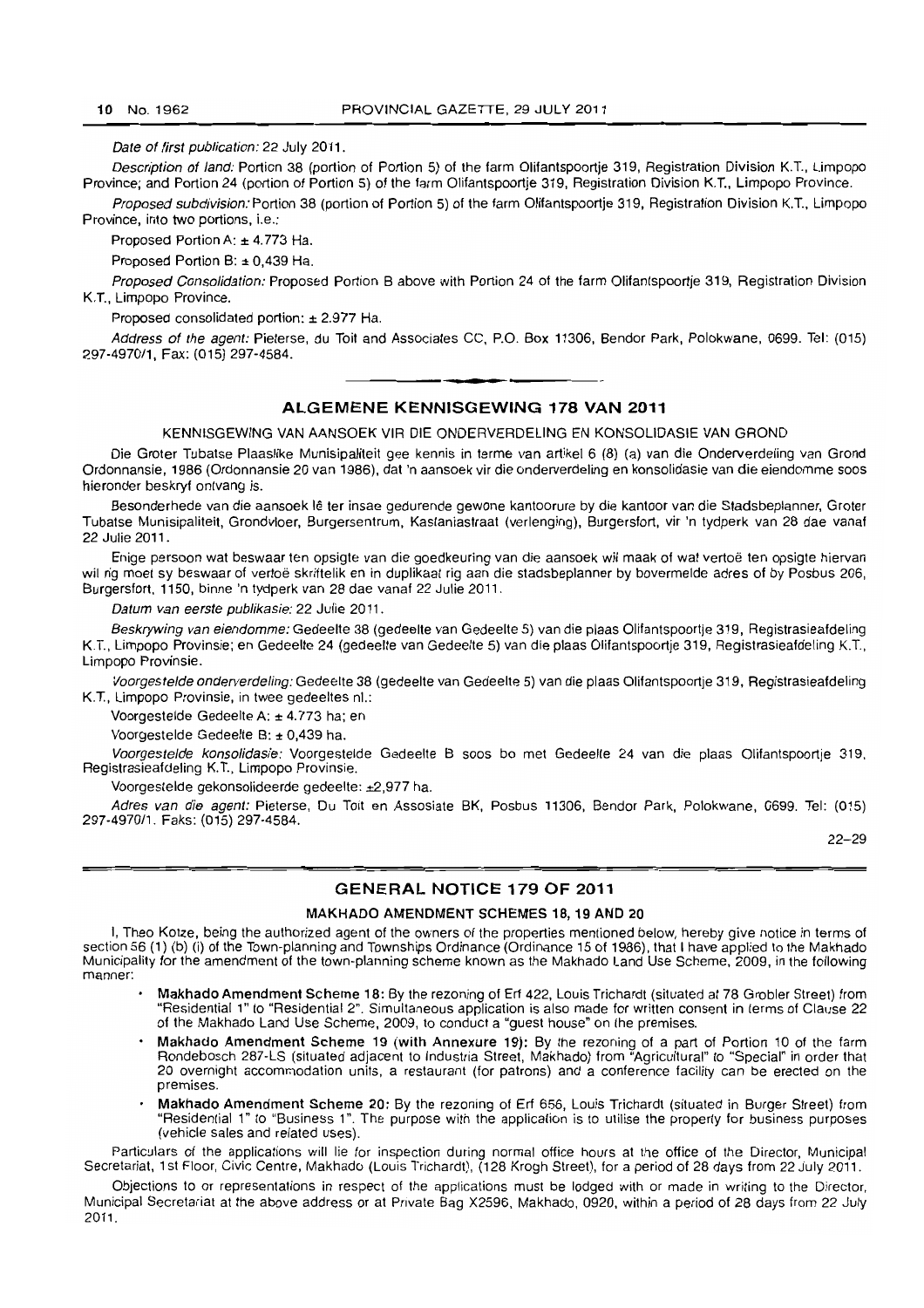Date of first publication: 22 July 2011.

• Portion 10 of the farm Rondebosch 287-LS: Notice is hereby also given that simultaneous application is being made in terms of section 11 (6) of the Advertising on Roads and Ribbon Development Act (Act 21 of 1940) for authorisation from the Controlling Authority, as required, in terms of title conditions D (i-iv) in Title Deed T93434/2005, in order this property can be used for the purposes set out in Makhado Amendment Scheme 19 (see text above). Simultaneous application is also made for subdivision of the property.

Particulars of the applications will lie for inspection during normal office hours at the office of the applicant at the physical address mentioned below, and at the offices of the Director General, Limpopo Province: Department of Local Government and Housing, Hensa Building, corner Rabe and Schoeman Streets, Polokwane, for a period of 30 days from 22 July 2011.

Any objections to or representations in respect of the applications must be lodged in writing simultaneously with the applicant and with the Director-General, Limpopo Province: Department Local Government and Housing, at the above address or at Private Bag X9485, Polokwane, 0700, within a period of 30 days from 22 July 2011.

Address of agent: Developlan, PO Box 1883, Polokwane, 0700. Fax: 086 218 3267.

Date of first publication: 22 July 2011.

# **ALGEMENE KENNISGEWING** 179 **VAN** 2011

. **- .** 

#### MAKHADO-WYSIGINGSKEMAS 18, 19 EN 20

Ek, Theo Kotze, synde die gemagtigde agent van die eienaars van ondergemelde eiendomme, gee hiermee ingevolge artikel 56 (1) (b) (i) van die Ordonnansie op Dorpsbeplanning en Dorpe (Ordonnansie 15 van 1986), kennis dat ek aansoek gedoen het by die Makhado Munisipaliteit vir die wysiging van die dorpsbeplanningskema bekend as die Makhado-Grondgebruikskema, 2009, op die volgende wyse:

- Makhado-wysigingskema 18: Deur die hersonering van Erf 422, Louis Trichardt (geleë te Groblerstraat 78) vanaf "Residensieel 1" na "Residensieel 2" -gelyktydig daarmee saam word ook aansoek gedoen vir geskrewe toestemming in terme van Klousule 22 van die Makhado-Grondgebruikskema, 2009, sodat die eiendom vir die doeleindes van 'n "gastehuis" gebruik kan word
- Makhado-wysigingskema 19 (met Bylaag 19): Deur die hersonering van 'n deel van Gedeelte 10 van die plaas Rondebosch 287-LS (geleë aanliggend tot Industriastraat, Makhado), vanaf "Landbou" na "Spesiaal". Die doel met die aansoek is om 20 oornageenhede, 'n restaurant en 'n konferensiefasiliteit op die perseel op te rig.
- Makhado-wysigingskema 20: Deur die hersonering van Erf 656, Louis Trichardt (geleë te Burgerstraat) vanaf "Residensieel 1" na "Besigheid 1". Die doel met die aansoek is om die perseel vir besigheidsdoeleindes te benut (motorverkope & gepaardgaande gebruike).

Besonderhede van voormelde aansoeke Iê ter insae gedurende gewone kantoorure by die kantoor van die Direkteur: Munisipale Sekretariaat, 1ste Vloer, Burgersentrum, Makhado (Louis Trichardt), (Kroghstraat 128), vir 'n tydperk van 28 dae vanaf 22 Julie 2011.

Besware teen of vertoë ten opsigte van die aansoeke moet binne 'n tydperk van 28 dae vanaf 22 Julie 2011 skriftelik by of tot die Direkteur, Munisipale Sekretariaat, by bovermelde adres of by Privaatsak x2596, Louis Trichardt, 0920, ingedien of gerig word.

Datum van eerste publikasie: 22 Julie 2011.

• Gedeelte 10 van die plaas Rondebosch 287-LS: Kennis word voorts hiermee gegee dat daar ook in terme van artikel 11 (6) van die Wet op die Toebou en Adverteer langs Paaie (Wet 21 van 1940), aansoek gedoen word vir toestemming vanaf die Beherende Gesag, soos vereis in terme van die volgende titelvoorwaardes: D (i-iv) van Titelakte T93434/2005, sodat hierdie eiendom vir doeleindes benut kan word soos uiteengesit in Makhado-wysigingskema 19 (sien leks hierbo). Daar word ook gelyktydig aansoek gedoen vir die onderverdeling van voormelde eiendom.

Die besonderhede van die aansoeke lê ter insae gedurende gewone kantoorure by die kantoor van die Direkteur-Generaal, Limpopo Provinsie: Departement Plaaslike Regering en Behuising, Hensa Gebou, hoek van Rabe- en Schoemanstraat, Polokwane, vir 'n tydperk van 30 dae vanaf 22 Julie 2011.

Enige besware teen of vertoe ten opsigte van die aansoeke moet binne 'n tydperk van 30 dae vanaf 22 Julie 2011 skriftelik by die applikant asook by die Direkteur-Generaal, Limpopo Provinsie: Plaaslike Regering en Behuising by bovermelde adres of Privaatsak X9485, Polokwane, 0700, gerig word.

Adres van agent: Developlan, Posbus 1883, Polokwane, 0700. Faks: 086 218 3267.

Datum van eerste publikasie: 22 Julie 2011.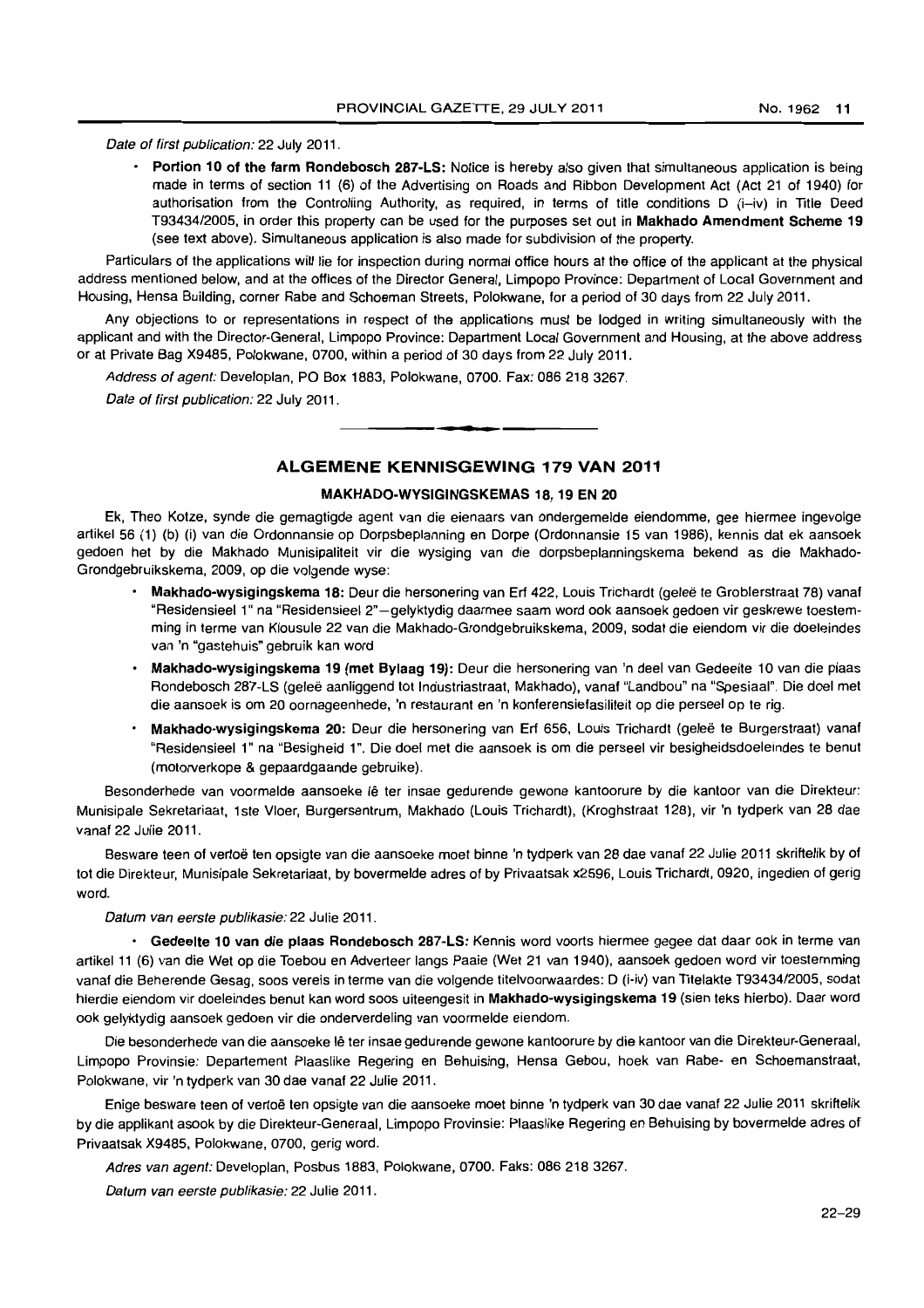# **GENERAL NOTICE 191 OF 2011**

#### NOTICE OF APPLICATION FOR ESTABLISHMENT OF TOWNSHIP

#### REGULATION 21

The Greater Tzaneen Municipality hereby gives notice in terms of section 96 (1) and (3) read together with section 69 (6) (a) of the Town-planning and Townships Ordinance, 1986 (Ordinance 15 of 1986), that an application to establish the township referred to in the Annexure hereto, has been received.

Particulars of the application will lie for inspection during normal office hours at the office of the Municipal Manager, Civic Centre, Agatha Street, Tzaneen, for a period of 28 days from 29 July 2011.

Objections to or representations in respect of the applicant must be lodged with or made in writing and in duplicate to the Municipal Manager at the above address or at P.O. Box 24, Tzaneen, 0850, within a period of 28 days from 29 July 2011.

#### **ANNEXURE**

#### Name of township: Letsitele Extension 8.

Full name of applicant: Jacques du Toit and Associates on behalf of the registered owner. Number of erven in proposed township:

| <b>Residential 1</b> | 178 |
|----------------------|-----|
| <b>Business 2</b>    | 2   |
| Public Open Space    | 5   |
| Municipal            | 2   |
| <b>Street</b>        |     |

Description of the land: Remainder of Portion 2 of the farm Novengilla 562 LT, extending over approximately 24ha.

Locality of proposed township: The proposed township is situated south west of, and adjacent to Letsitele, being bordered on the north by Oosthuizen Street and in the south by road D5011.

Remarks: The application has as purpose the creation of affordable erven for the provision of affordable accommodation.

**• •** 

## **ALGEMENE KENNISGEWING 191 VAN 2011**

KENNISGEWING VAN VOORNEME OM DORP TE STIG

#### REGULASIE 21

Die Groter Tzaneen Munisipaliteit gee hiermee ingevolge artikel 96 (1) en (3) saamgelees met artikel 69 (6) (a) van die Ordonnansie op Dorpsbeplanning en Dorpe, 1986 (Ordonnansie 15 van 1986), kennis dat 'n aansoek am die dorp in die Bylae hierby genoem, te stig. ontvang is.

Besonderhede van die aansoek Ie ter insae gedurende gewone kantoorure by die kantoor van die Munisipale Bestuurder, Burgersentrum, Agathastraat, Tzaneen, vir 'n tydperk van 28 dae vanaf 29 Julie 2011.

Besware teen of vertoe ten opsigte van die aansoek moet binne 'n tydperk van 28 dae vanaf 29 Julie 2011 skriftelik en in tweevoud by of tot die Munisipale Bestuurder by bovermelde adres of by Posbus 24, Tzaneen, 0850, ingedien of gerig word.

#### **BYLAE**

#### Naam van dorp: Letsitele Uitbreiding a.

Volle naam van aansoeker: Jacques du Toit & Medewerkers namens die geregistreerde eienaar.

| Aantal erwe in voorgestelde dorp: |                          |     |
|-----------------------------------|--------------------------|-----|
| <b>Residensieel 1</b>             |                          | 178 |
| Besigheid 2                       | $\overline{\phantom{0}}$ | 2   |
| Publieke Oop Ruimte               | $\blacksquare$           | 5   |
| Munisipaal                        |                          | 2   |

Straat

Beskrywing van grond waarop dorp gestig staan te word: Restant van Gedeelte 2 van die plaas Novengilla 562 LT, groot ongeveer 24ha.

Ligging van voorgestelde dorp: Die voorgestelde dorp is geleë direk aangresend en suid wes van Letsitele Dorp en word begrens aan die noordekant deur Oosthuizenstraat en aan die suidekant deur pad D5011.

Opmerkings: Die aansoek het ten doel om bekostigbare enkelwoonerwe vir huisvesting te voorsien.

29-05

#### **GENERAL NOTICE** 192 **OF 2011**

## BLOUBERG LAND USE SCHEME - AMENDMENT SCHEME 1

Planning Concept being the authorised agent of the owner of Portion 1 (5266 m<sup>2</sup>) Portion 2 (5207m<sup>2</sup>) and Portion 3 (6115 m<sup>2</sup>) of the farm Schiermonikoog 16 L.S do hereby give notice in terms of section56 (1) {b} (i) of the Town-planning and Townships Ordinance (Ordinance 15 of 1986) that I have applied to the Blouberg Municipality for the amendment of the Blouberg Land Use Scheme, 2006, for the rezoning of the above-mentioned property from "Agriculture" (as per aforementioned Scheme) to "Business 2" for Portion 2; "Industrial 2" for Portion 3 and "Public Garage" for Portion 1 to be in line with rights granted in 1994 in terms of section 8 of the Physical Planning Act of 1967 [permit number 15/38/93(3)).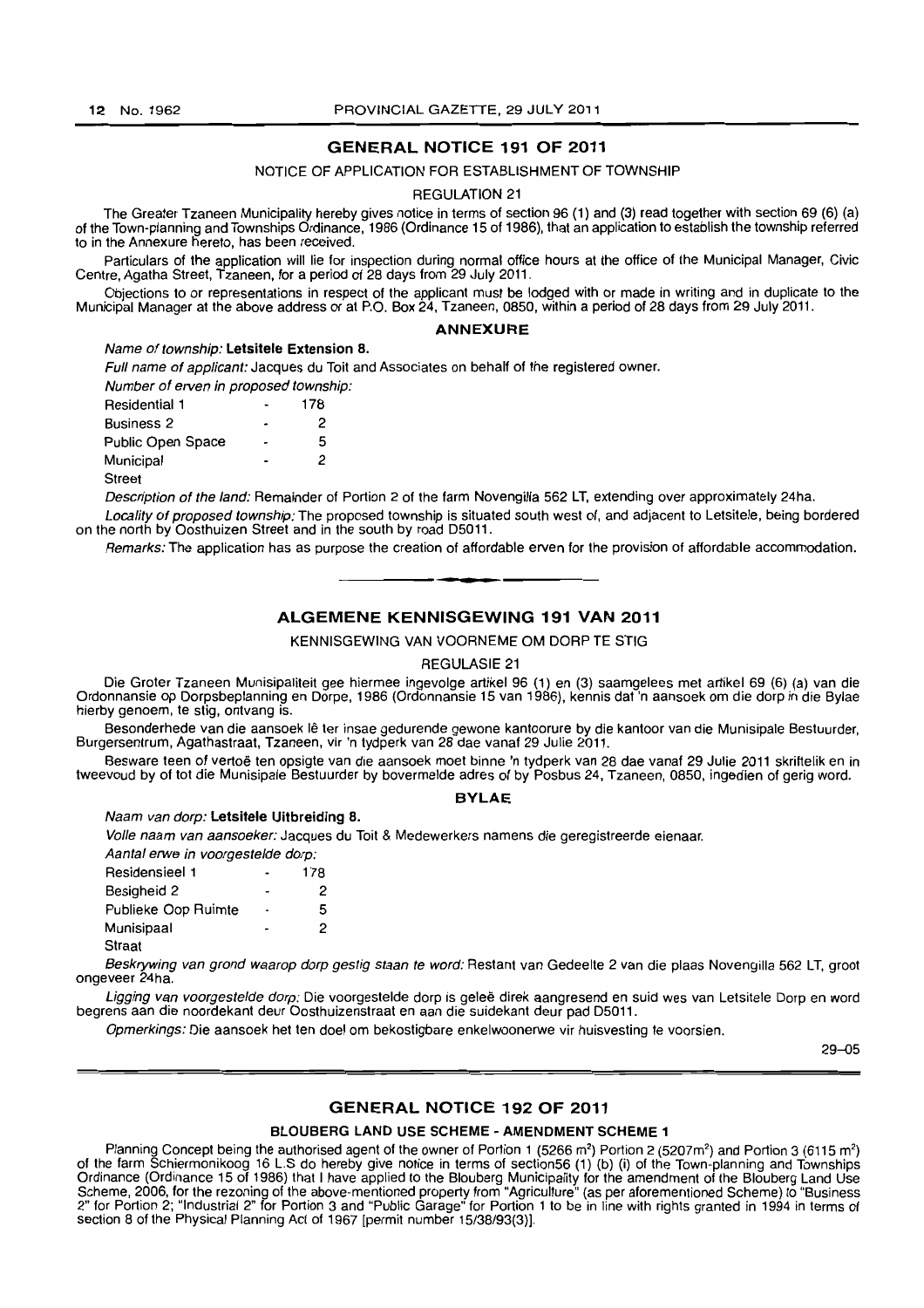Particulars of the application will lie for inspection during normal office hours at the offices of the Municipal Manager, 2nd BUilding, Mogwadl, Senwabarwana, 0790, for a period of 28 days from 29 July 2011.

Objections and or representations in respect to the application must be lodged with or made in writing to the underneath address or to the office of the Municipal Manager, P.O. Box 1593, Senwabarwana, 0790, within a period of 28 days from 29 July 2011.

Address of agent: Planning Concept, Box 15001, Flora Park, Polokwane, 0699.

## **ALGEMENE KENNISGEWING 192 VAN 2011**

• **• •** 

## **BLOUBERG GROND GEBRUIK - WYSIGINGSKEMA 1**

Planning Concept synde die gemagtigde agent van die eienaar van Gedeelte 1 (5266 m<sup>2</sup>) Gedeelte 2 (5207m<sup>2</sup>) en Gedeelte 3 (6115 m2) van die plaas Schiermonikoog 16 LS gee hiermee ingevolge artikel 56 (1) (b) (i) van die Ordonnansie op Dorpsbeplanning en Dorpe (Ordonnansie 15 van 1986) kennis dal ek by die Blouberg Munisipalileit aansoek gedoen het vir die wysiging van die Blouberg Grondgebruik skema, 2006, deur hersonering van bg. eiendom vanaf "Landbou" (soos aangedui in die genoemde Skema) lot "Besigheid 2" vir Gedeelte 2; "IndustrieeI2" vir Gedeelte 3 en "Openbare Garage" vir Gedeelte 1. Om in Iyn te wees met regte wat in 1994 in terme van artikel 8 van die Wet of Fisiese Beplanning van 1967, volgens permit [15/38/93(3)] te wees.

Besonderhede van aansoek lê ter insae gedurende gewone kantoor ure by die kantoor van die Munisipale Bestuurder: 2de Gebou, Mogwadi, Senwabarwana, 0790, vir 'n tydperk van 28 dae vanaf 29 Julie 2011.

Besware teen of vertoe ten opsigte van die aansoek moet binne 28 dae van 29 Julie 2011 skriftelik by onderstaande adres of by die Munisipale Bestuurder, Posbus 1593, Senwabarwana, 0790, ingedien of gerig word.

Adres van agent: Planning Concept, Posbus 15001, Flora Park, Polokwane, 0699.

29-05

# **GENERAL NOTICE 193 OF 2011**

#### **POLOKWANE /PERSKEBULT AMENDMENT SCHEME 156**

Planning Concept being the authorised agent of the owner of Portion 1 of Erf 569, Pietersburg, do hereby give notice in terms of section 56 (1) (b) (i) of the Town-planning and Townships Ordinance (Ordinance 15 of 1986) that I have applied to the Polokwane Municipality for the amendment of the Polokwane/Perskebult Townplanning Scheme, 2007, for the rezoning of the abovementioned property situated at 27 A Devenish Street from "Special for Overnight Accommodation" subject to conditions as contained within Annexure 288 to "Business 4".

Particulars of the application will lie for inspection during normal office hours at the offices of the Manager Planning: Directorate Planning and Development, First Floor, West Wing Civic Centre, Landdros Mare Street, Polokwane, for a period of 28 days from 29 July 2011.

Objections and or representations in respect to the application must be lodged with or made in writing to the underneath address or to the office of the Manager Planning: Directorate Planning and Development, First Floor, Civic Centre, Landdros Mare Street, or Box 111, Polokwane, 0700, within a period of 28 days from 29 July 2011.

Address of agent: Planning Concept, Box 15001, Flora Park, Polokwane, 0699.

## **ALGEMENE KENNISGEWING 193 VAN 2011**

• **- I** 

#### **POLOKWANEIPERSKEBULT WYSIGINGSKEMA** 156

Planning Concept synde die gemagtigde agent van die eienaar van Gedeelte 1 van Erf 569, Pietersburg, gee hiermee ingevolge artikel 56 (1) (b) (i) van die Ordonnansie op Dorpsbeplanning en Dorpe (Ordonnansie 15 van 1986) kennis dat ek by die Polokwane Munisipaliteit aansoek gedoen het vir die wysiging van die Polokwane/Perskebult Dorps Beplanning Skema, 2007, deur die hersonering van bg. eiendom geleë te Devenishstraat 27 A vanaf "Spesiaal vir Oornag Akkommodasie" onderworpe aan Bylaag 288 na "Besigheid 4".

Besonderhede van aansoek lê ter insae gedurende gewone kantoor ure by die kantoor van die Bestuurder: Beplanning, Direktoraat Beplanning en Onlwikkeling. Eerste Vloer, Burgersentrum, Landros Marestraat, Polokwane, vir 'n tydperk van 28 dae vanaf 29 Julie 2011.

Besware teen of vertoë ten opsigte van die aansoek moet binne 28 dae van 29 Julie 2011 skriftelik by of tot die Bestuurder: Beplanning, Direktoraat Beplanning en Ontwikkeling by onderstaande adres of by Posbus 111, Polokwane, 0700, ingedien of gerig word.

Adres van agent: Planning Concept, Posbus 15001, Flora Park, Polokwane, 0699.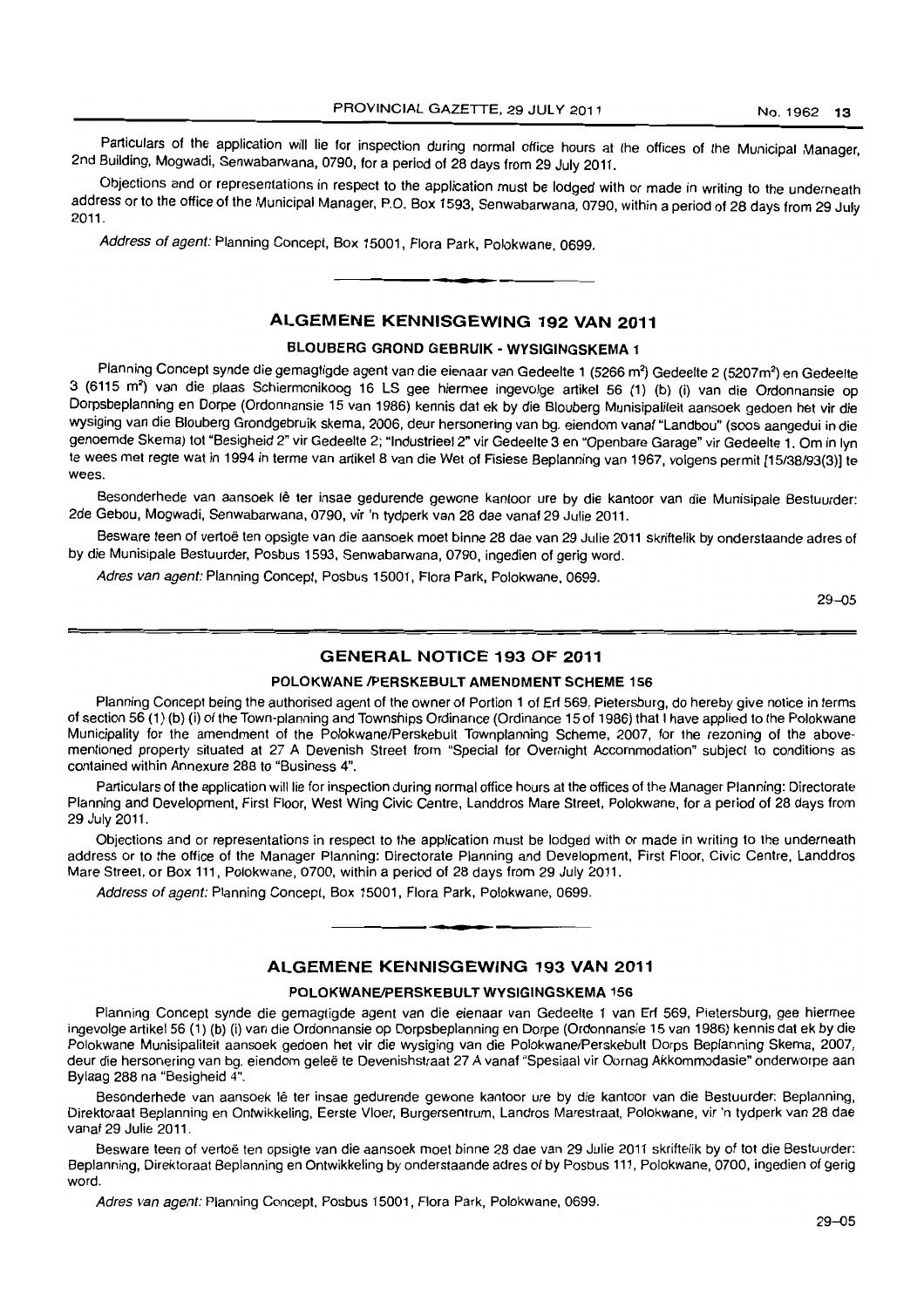## GENERAL NOTICE 194 OF 2011

#### POLOKWANE /PERSKEBULT AMENDMENT SCHEME 243

NOTICE OF APPLICATION FOR THE AMENDMENT OF THE POLOKWANE/PERSKEBULT TOWN-PLANNING SCHEME, 2007, IN TERMS OF SECTION 56 (1) (b) (i) OF THE TOWN-PLANNING AND TOWNSHIPS ORDINANCE, 1989 (ORDINANCE No. 15 OF 1986)

I, Phathu Siebe of Rirothe Planning Consulting, being the authorised agent of the owner of the Erf mentioned below, hereby give notice in terms of section 56 (1) (b) (i) of the Town-planning and Townships Ordinance, 1986 (Ordinance No. 15 of 1986) that we have applied to the Polokwane Municipality for the amendment of the Town-planning scheme known as the Polokwane/Perskebult Town-planning Scheme, 2007 by the rezoning of Erf 1059, Pietersburg Extension 4 situated at Van Inspen Street from "Residential 1" to "Residential 2" for establishment of 3 flats for each 2 bedrooms (44 dwelling units per ha).

Particulars of the application will lie for inspection during normal office hours at the office of the Manager: Spatial Planning and Land Use Management, First Floor, Civic Centre, Landros Mare Street, Polokwane, for a period of 28 days from 23 June 2011.

Objections to or representations in respect of the application must be lodged with or made in writing to the Municipal Manager at the above address or P.O. Box 111, Polokwane, 0700, within a period of 28 days from 23 June 2011.

Address of agent: 662 Seshego Zone 8, Polokwane, 0699; P.O. Box 5, Tshidimbini, 0972. Tel: 084 287 0467. **. -**

# ALGEMENE KENNISGEWING 194 VAN 2011

#### POLOKWANE/PERSKEBULT WYSIGINGSKEMA 243

KENNISGEWING VAN DIE AANSOEK OM DIE WYSIGING VAN DIE POLOKWANE/PERSKEBULT DORPSBEPLANNING SKEMA, 2007, INGEVOLGE ARTIKEL 56 (1) (b) (i) VAN DIE ORDONNANSIE OP DORPSBEPLANNING EN DORPE, 1986 (ORDONNANSIE No. 15 VAN 1986)

Ek, Phatu Siebe van Rirothe Planning Consulting, synde die gemagtigde agent van die eienaar van die ondergenoemde Erf, gee hiermee ingevolge artikel 56 (1) (b) (i) van die Ordonnansie op Dorpsbeplanning en Dorpe, 1986 (Ordonnansie 15 van 1986) kennis dat ons by die Polokwane Munisipaliteit aansoek gedoen het om die wysiging van die Dorpsbeplanningskema bekend as die Polokwane/Perskebull Dorpsbeplanning, 2007, deur hersonering van Erf 1059, Pietersburg Uitbreiding 4, gelee te Van Inspenslraat, vanaf "Residensieel 1" na "Residensieel 2" vir die oprigting van 3 woonstelle met 2 slaapkamers elk (44 wooneenhede per hal.

Besonderhede van die aansoek lê ter insae gedurende kantoorure by die kantoor van die Bestuurde: Ruimtelike Beplanning en Grondgebruiksbeheer, Direktoraat Beplanning en Ontwikkeling, Polokwane Munisipaliteit, Eerste Vloer, Wes Vleuel, Burgersentrum, Landros Marestraat, Polokwane, vir a periode van 28 dae.

Besware teen of vertoë ten opsigte van die aansoek moet binne 'n tydperk van 28 dae skriftelik by of tot die Bestuurder: Ruimtelike Beplanning en Grondgebruiksbeheer, Polokwane Munisipaliteit by bovermelde adres of by Posbus 111, Polokwane, 0700, ingedien of gerig word.

Adres van agent: 662 Seshego Zone 8, Polokwane, 0699; Posbus 5, Tshidimbini, 0972. Tel: 084 287 0467.

29-05

## GENERAL NOTICE 195 OF 2011

#### LOUIS TRICHARDT AMENDMENT SCHEME 17

Planning Concept being the authorised agent of the owner of Portion 1 of Erf 410, Louis Trichardt and the Remaining Extent of Erf 410, Louis Trichardt, hereby give notice in terms of section 56 (1) (b) (i) of the Town-planning and Township Ordinance (Ordinance 15 of 1986) that I have applied to the Makhado Municipality for the amendment of the Makhado Land Use Scheme, 2009, for the rezoning of the above-mentioned property situated adjacent to President Street from "Residential 1 " to "Business 1".

Particulars of the application will lie for inspection during normal office hours at the offices of the Manager Planning, 1st Floor, Civic Centre, 128 Krogh Street, Louis Trichardt, for a period of 28 days from 29 July 2011.

Objections and or representations in respect to the application must be lodged with or made in writing to the Municipal Manager at the above address or at Private Bag X 2596, Louis Trichardt, 0920, within a period of 28 days from 29 July 2011.

Address of agent: Planning Concept, Box 15001, Flora Park, Polokwane, 0699.

## ALGEMENE KENNISGEWING 195 VAN 2011

**• •** 

#### LOUIS TRICHARDT WYSIGINGSKEMA 17

Planning Concept synde die gemagtigde agent van die eienaar van Gedeelte 1 van Erf 410, en Resterende Gedeelte van Erf 410, Louis Trichardt. gee hiermee ingevofge artikel 56 (1) (b) (i) van die Ordonnansie op Dorpsbeplanning en Dorpe (Ordonnansie 15 van 1986) kennis dat ek by die Makhado Munisipaliteit aansoek gedoen het vir die wysiging van die Makhado Grond Gebruik Skema, 2009, deur hersonering van bogenoemde eiendom gelee Presidentstraat vanaf "Residensieel 1" na "Besigheid 1".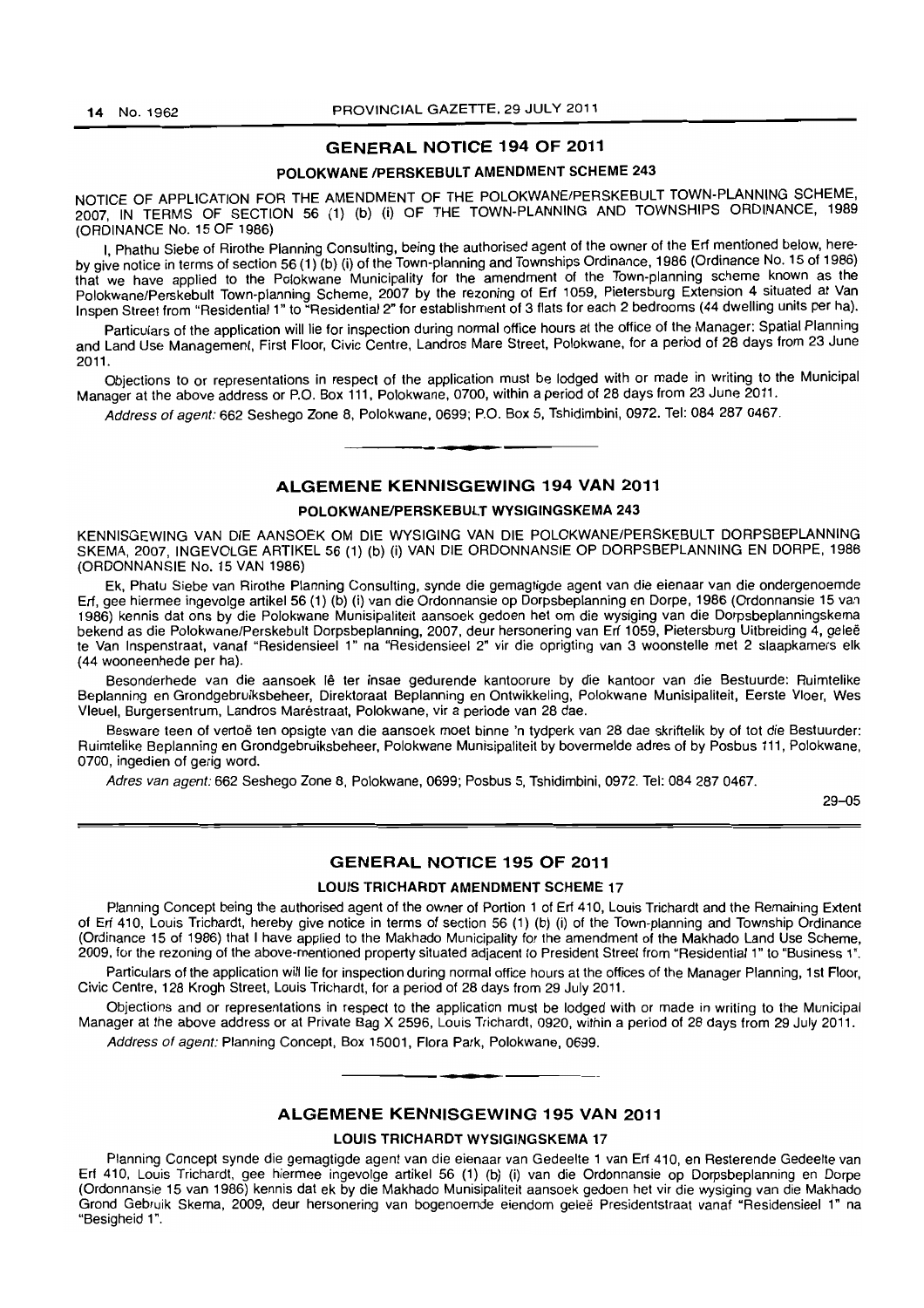Besonderhede van aansoek lê ter insae gedurende gewone kantoor ure by die kantoor van die kantoor van die Bestuurder Beplanmng. 1ste Vloer. Burgersentrum, Kroghstraat 128, Louis Trichardt. vir'n tydperk van 28 dae vanaf 29 Julie 2011.

Besware teen of vertoë ten opsigte van die aansoek moet binne 28 dae van 29 Julie 2011 skriftelik by of tot die Munisipale Bestuurder by bovermelde adres of by Privaatsak X 2596. Louis Trichardt. 0920, ingedien of gerig word.

Adres van agent: Planning Concept, Posbus 15001, Flora Park, Polokwane, 0920.

29-05

# **GENERAL NOTICE 196 OF 2011**

#### **BELA BELA AMENDMENT SCHEME 52/08**

We, Van Zyl & Benadé Town and Regional Planners, being the authorised agent of the owner of Portion 155 of the farm Roodekuil 496 KR, hereby give notice in terms of section 56 (1) (b) (i) of the Town-planning and Townships Ordinance, 1986 (Ordinance No. 15 of 1986) that we have applied to the Bela Bela Municipality for the amendment of the land use scheme, known as the Bela Bela Land Use Scheme, 2008. by the rezoning of the property described above, from Agricultural to Special for auction pen/ring. butchery, agriculture and purposes incidental thereto subject to certain conditions.

Particulars of the application will lie for inspection during normal office hours at the office of the Municipal Manager, Municipal Offices. Bela Bela, for a period of 28 days from 29 July 2011.

Objections to or representations in respect of the application must be lodged with or made in writing to: The Municipal Manager at the above address or Private Bag X1609. Bela Bela. 0480. within a period of 28 days from 29 July 2011.

Address of agent: Van Zyl & Benadé, P.O. Box 32709, Glenstantia, 0010. Tel: (012) 346-1805. Fax: (012) 346-1619.

# **ALGEMENE KENNISGEWING 196 VAN 2011 BELA BELA-WYSIGINGSKEMA 52/08**

**• •** 

Ons, Van Zyl & Benadé Stads- en Streekbeplanners, synde die gemagtigde agent van die eienaar van Gedeelte 155 van die plaas Roodekuil 496 KR, gee hiermee ingevolge artikel 56 (1) (b) (i) van die Ordonnansie op Dorpsbeplanning en Dorpe (Ordonnansie 15 van 1986), kennis dat ons by die Bela Bela Munisipaliteit aansoek gedoen het om die wysiging van die grondgebruikskema. bekend as die Bela Bela Grondgebruikskema. 2008, deur hersonering van die eiendom hierbo beskryf van Landbou na Spesiaal vir vendusiekrale/ring, slaghuis, landbou en doeleindes in verband daarmee onderworpe aan sekere voorwaardes.

Besonderhede van die aansoek lê ter insae gedurende gewone kantoorure by die kantoor van die Munisipale Bestuurder, Munisipale Kantore, Bela Bela. vir 'n tydperk van 28 dae vanaf 29 Julie 2011.

Besware teen of vertoë ten opsigte van die aansoek moet binne 'n tydperk van 28 dae vanaf 29 Julie 2011 skriftelik by of tot die Munisipale Bestuurder by bovermelde adres of by Privaatsak X1609, Bela Bela, 0480, ingedien of gerig word.

Adres van agent: Van Zyl & Benadé, Posbus 32709, Glenstantia, 0010. Tel: (012) 346-1805. Faks: (012) 346-1619.

29-05

## **GENERAL NOTICE 197 OF 2011**

#### **MESSINA AMENDMENT SCHEME 181**

NOTICE OF APPLICATION FOR THE AMENDMENT OF THE TOWN-PLANNING SCHEME IN TERMS OF SECTION 56 OF THE TOWN-PLANNING AND TOWNSHIPS ORDINANCE, 1986 (ORDINANCE 15 OF 1986)

I. Pierre Danté Moelich, of the firm Plankonsult Incorporated, being the authorised agent of the owner hereby give notice in terms of section 56 of the Town-planning and Townships Ordinance. 1986 (Ordinance 15 of 1986), that I have applied to the Musina Local Municipality for the amendment of the town-planning scheme known as the Messina Town-planning Scheme. 1983, by the rezoning of Erf 271. Messina. from "Residential 1" to "Special" for a guest house restricted to 7 guest rooms and a place of refreshment. The place of refreshment will be subservient to the guest house.

Particulars of the application will lie for inspection during normal office hours at the office of the Municipal Manager: Civic Centre. Murphy Street. Musina. for a period of 28 days from 29 July 2011.

Objections to or representations in respect of the application must be lodged with or made in writing to the Municipal Manager at the above address or at Private Bag X611, Musina. 0900. within a period of 28 days from 29 July 2011.

Address of agent: Plankonsult Incorporated, PO Box 72729. Lynnwood Ridge, 0040. Tel: (012) 993-5848. Fax: (012) 993-1292. E-mail: a-ms@plankonsult.co.za

Dates of publication: 29 July 2011 and 5 August 2011.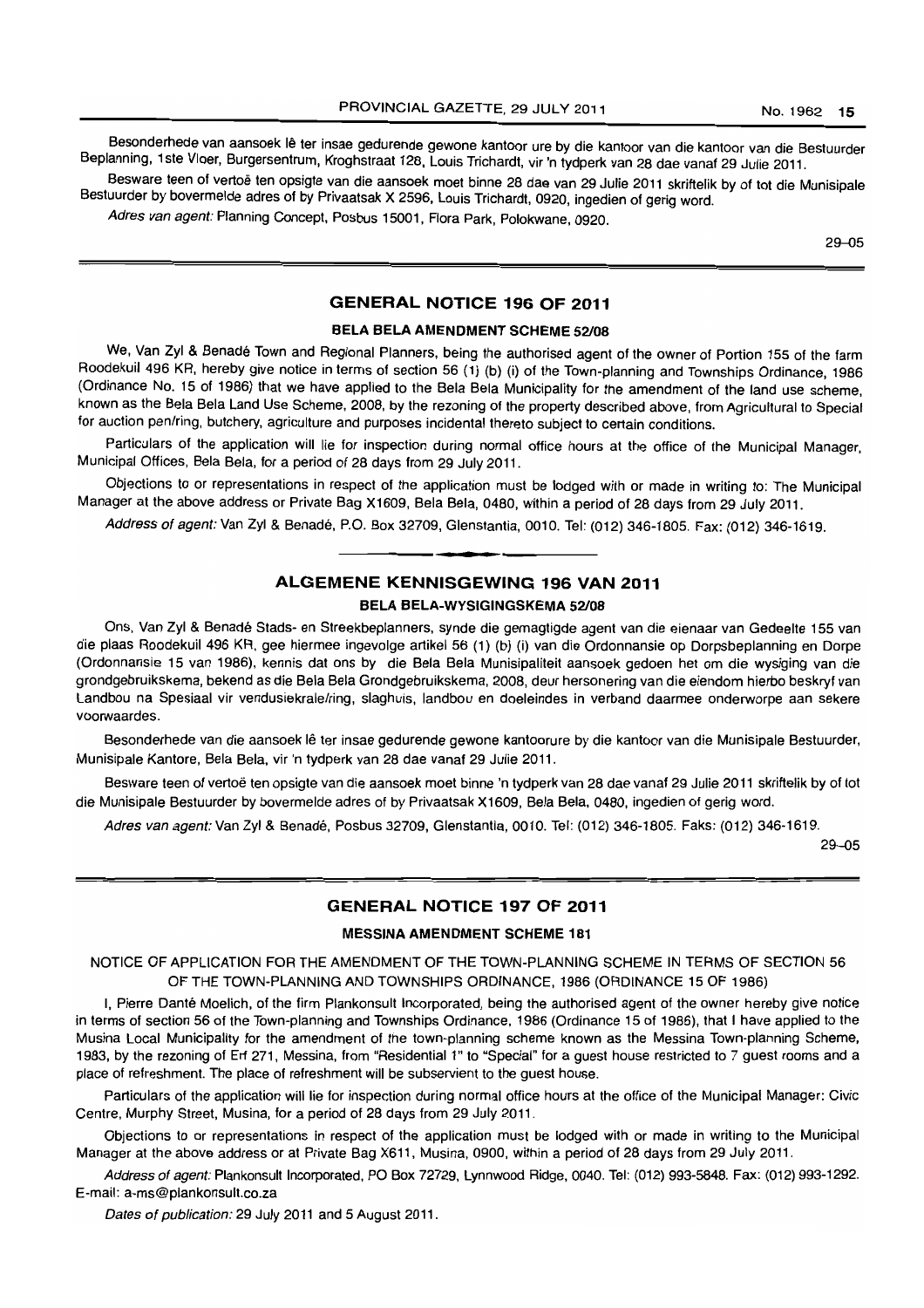# ALGEMENE KENNISGEWING 197 VAN 2011

## MESSINA-WYSIGINGSKEMA 181

KENNISGEWING VAN AANSOEK OM WYSIGING VAN DORPSBEPLANNINGSKEMA INGEVOLGE ARTIKEL 56 VAN DIE ORDONNANSIE OP DORPSBEPLANNING EN DORPE, 1986 (ORDONNANSIE 15 VAN 1986)

Ek, Pierre Danté Moelich, van die firma Plankonsult Ingelyf, synde die gemagtigde agent van die eienaar, gee hiermee ingevolge artikel 56 van die Ordonnansie op Dorpsbeplanning en Dorpe, 1986 (Ordonnansie 15 van 1986), kennis dat ek by die Musina Plaaslike Munisipaliteit aansoek gedoen het om die wysiging van die dorpsbeplanningskema bekend as Messinadorpsbeplanningskema, 1983, deur die hersonering van Erf 271, Messina vanaf "Residensieel 1" na "Spesiaal" vir 'n gastehuis beperk tot 7 gastekamers en 'n verversingsplek. Die verversingsplek sal ondergeskik wees aan die gastehuis.

Besonderhede van die aansoek lê ter insae gedurende gewone kantoorure by die kantoor van die Munisipale Bestuurder, Burgersentrum, Murphystraat, Musina, vir 'n tydperk van 28 dae vanaf 29 Julie 2011.

Besware teen of vertoë ten opsigte van die aansoek moet binne 'n tydperk van 28 dae vanaf 29 Julie 2011 skriftelik by of tot die Munisipale Bestuurder by bovermelde adres of by Privaatsak X611, Musina, 0090, ingedien of gerig word.

Adres van agent: Plankonsult Ingelyf, Posbus 72729, Lynnwoodrif, 0040. Tel: (012) 993-5848. Faks: (012) 993-1292. E-pos: a-ms@plankonsult.co.za

Datums van publikasie: 29 Julie 2011 en 5 Augustus 2011.

29-05

## GENERAL NOTICE 198 OF 2011

#### REMOVAL OF RESTRICTIONS ACT, 1967 (ACT 84 OF 1967)

## 1. THE AMENDMENT, SUSPENSION OR REMOVAL OF THE CONDITIONS OF TITLE OF ERF 424, THABAZIMBI EXTENSION 3

#### 2. THE AMENDMENT OF THE THABAZIMBI TOWN-PLANNING SCHEME, 1992

It is hereby notified that application has been made in terms of section 3 (1) of the Removal of Restrictions Act, 1967, by the firm Plan Wize Town and Regional Planners for:

1. The amendment, suspension or removal of the conditions of title of Erf 424, Thabazimbi Extension 3 to be utilised for an art studio, training centre and décor shop;

2, The amendment of the Thabazimbi Town-planning Scheme, 1992, to amend the existing zoning of Erf 424, Thabazimbi Extension 3 from "Residential 1" to "Special" for a "Dwelling House, Art Studio, Training Centre and Decor Shop", subject to specific conditions.

This application will be known as Thabazimbi Amendment Scheme 304.

The application and the relevant documents are open for inspection at the offices of the Director-General: Limpopo Province: Local Government and Housing, Market Street, Polokwane and the office of the Municipal Manager, Municipal Offices, Thabazimbi, until 26 August 2011.

Objections to the application must be lodged with or made in writing to the Director-General: Local Government and Housing, at the above address or at Private Bag X9485, Polokwane, 0700, on or before 26 August 2011 and shall reach this office not later than 14:00 on the said date.

Dates of publication: 29 July 2011 and 5 August 2011.

Address of authorised agent: Plan Wize Town and Regional Planners, P.O. Box 2445, Thabazimbi, 0380. Tel: (014) 772-1758/0824497626. Ref: T0311. . **- .** 

### ALGEMENE KENNISGEWING 198 VAN 2011

WET OP OPHEFFING VAN BEPERKINGS, 1967 (WET 84 VAN 1967)

# 1. DIE WYSIGING, OPSKORTING OF OPHEFFING VAN DIE TITELVOORWAARDES VAN ERF 424, THABAZIMBI-<br>UITBREIDING 3.

#### 2. DIE WYSIGING VAN DIE THABAZIMBI-DORPSBEPLANN1NGSKEMA, 1992

Hiermee word bekendgemaak dal ingevolge die bepalings van artikel3 (1) van die Wet op Opheffing van Beperkings, 1967. aansoek gedoen is deur die firma Plan Wize Stads- en Streekbeplanners vir:

1. Die wysiging, opskorting of opheffing van die titelvoorwaardes van Erf 424. Thabazimbi Uitbreiding 3, ten einde dit moontlik Ie maak om die erf vir 'n kunsateljee, opleidingsentrum en dekorwinkel te gebruik;

2. Die wysiging van die Thabazimbi-dorpsbeplanningskema. 1992. deur die hersonering van Erf 424, Thabazimbi-Uitbreiding 3, van "Residensieel 1" na "Spesiaal" vir 'n "Woonhuis, Kunsateljee, Opleidingsentrum en Dekorwinkel", onderhewig aan spesifieke voorwaardes.

Die aansoek sal bekend staan as Thabazimbi-Wysigingskema 304.

Die aansoek en die betrokke dokumente lê ter insae in die kantoor van die Direkteur-Generaal: Limpopo Provinsie, Plaaslike Regering en Behuising, Markstraat, Polokwane en in die kantoor van die Munisipale Bestuurder: Munisipale Kantore, Thabazimbi, tot 26 Augustus 2011.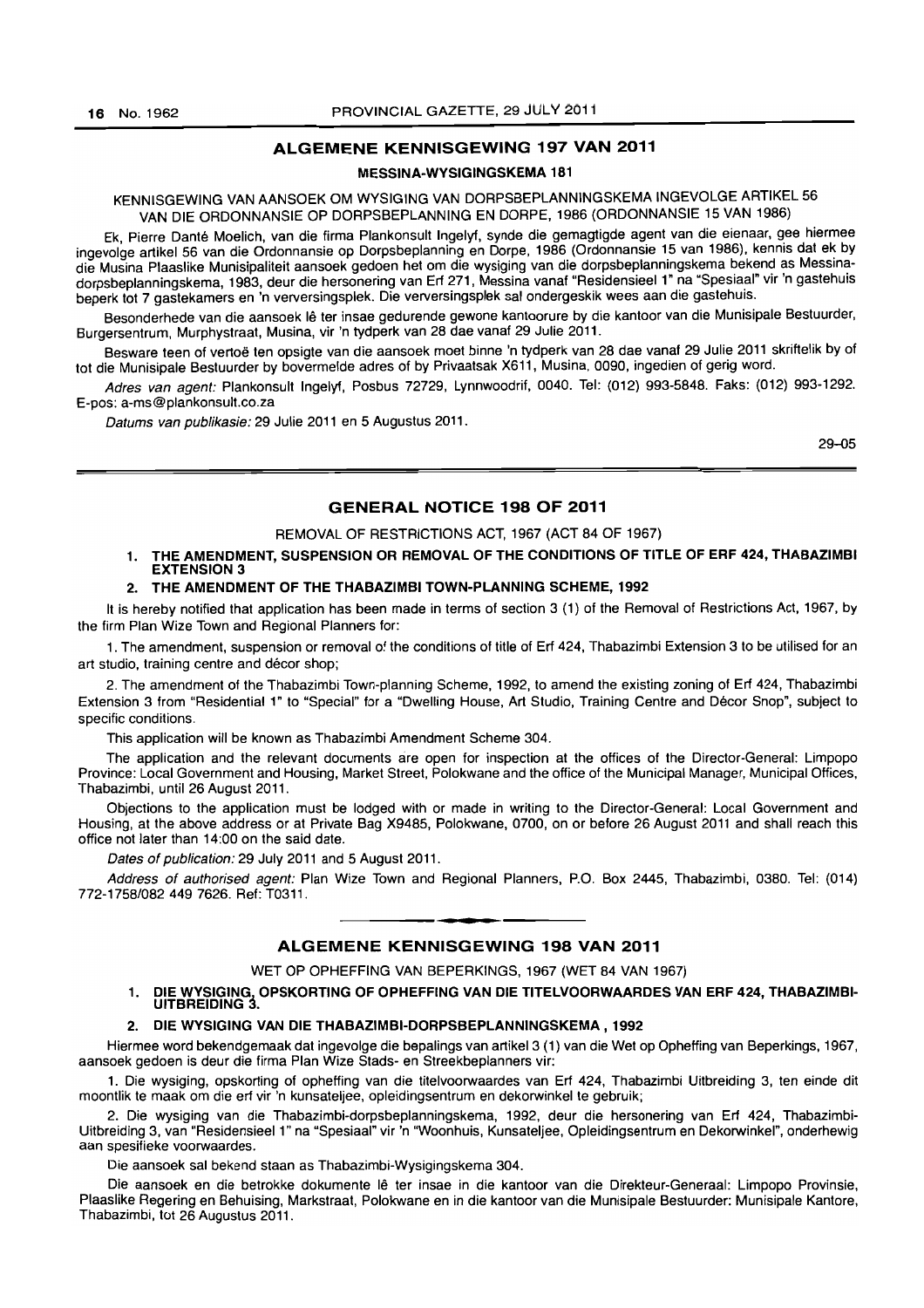Besware teen die aansoek kan voor of op 26 Augustus 2011 skriftelik by die Direkteur-Generaal, Limpopo Provinsie, Plaaslike Regering en Behuising by bovermelde adres of Privaatsak X9485, Polokwane, 0700, ingedien word en moet die kantoor nie later as 14:00 op genoemde datum bereik nie.

Datums van publikasie: 29 Julie 2011 en 5 Augustus 2011.

Adres van gemagtigde agent: Plan Wize Stads- en Streekbeplanners, Posbus 2445, Thabazimbi, 0380. Tel: (014) 772-1758/0824497626. Verw. No. T0311.

29-05

# **GENERAL NOTICE 199 OF 2011**

NOTICE: EXCISION IN TERMS OF THE TRANSVAAL AGRICULTURAL HOLDINGS ACT, 1919 (Act 22 OF 1919)

I, Jacobus Barend van der Schyff being the authorised agent of the owner of the properties mentioned below, hereby give notice in terms of the Transvaal Agricultural Holdings Act, 1919 (Act 22 of 1919) that an application has been lodged with the Department of Local Government and Housing, for the excision of the following properties in terms of the aforementioned act, with the purpose to declare the properties as portions of a farm: Property description: Holdings 66 and 67, Ivydale Agricultural Holdings Extension 1, Registration Division L.S., Limpopo Province.

Any person who wish to object to such application or want to make any representation regarding thereto, must lodge his/her objection/representation in writing to the Department of Local Government and Housing, Private Bag X9485, Polokwane, 0700, or at another mentioned applicant within a time period of 6 (six) weeks from the 8th day of July 2011.

Address of agent: BJ van der Schyff, Planning Concept, 5A Schoeman Street, Polokwane, 0699. Tel: (015) 295-3649.

# **ALGEMENE KENNISGEWING 199 VAN 2011**

**1 •** 

KENNISGEWING: UITSLUITING IN TERME VAN DIE TRANSVAAL LANDBOUHOEWE WET, 1919 (Wet 22 VAN 1919)

Ek, Jacobus Barend van der Schyff synde die gemagtigde agent van die eienaar van die ondergenoemde eiendomme, gee hiermee kennis in terme van die Transvaal Landbouhoewe Wet, 1919 (Wet 22 van 1919), dat 'n aansoek ingedien is by die Departement van Plaaslike Regering en Behuising, vir die uitsluiting van die eiendomme uit die genoemde Wet, met die doel am die volgende eiendomme af te kondig as plaas gedeeltes: Grondbeskrywing: Hoewe 66 en 67, Ivydale Landbouhoewes Uitbreiding 1, Registrasieafdeling L.S., Limpopo Provinsie.

Enige persoon wat teen die toestaan van die aansoek beswaar wil maak of vertoë in verband daarmee wil rig, moet sy/haar besware/vertoe skriftelik indien by die Departement van Plaaslike Regering en Behuising, Privaatsak X9485, Polokwane, 0700, of die ondergenoemde applikant binne 'n tydperk van 6 (ses) weke vanaf 8 Julie 2011.

Adres van agent: BJ van der Schyff, Planning Concept Stads- en Streeksbeplanners, Schoemanstraat 5S, Polokwane, 0699. Tel: (015) 295-3649.

# **LOCAL AUTHORITY NOTICES PLAASLIKE BESTUURSKENNISGEWINGS**

# **LOCAL AUTHORITY NOTICE 257**

#### **GREATER TUBATSE LOCAL MUNICIPALITY**

#### **PROPOSED PERMANENT CLOSURE OF PARK, ERF** 89, **BURGERSFORT TOWNSHIP**

Notice is hereby given in terms of the provision of 68 of the Local Government Ordinance, No. 17 of 1939 (Ordinance 17/1939) (as amended), that the Greater Tubatse Local Municipality has resolved to close permanently (Park), Erf 89, Burgersfort Township.

A plan indicating the parks to be closed permanently will lie for inspection during office hours at the office of the Municipal Manager, Municipal Offices, corner of Kort and Eddie Sediba Streets, Burgersfort, for a period of 30 days as from 29 July 2011.

Any person who wishes to object to the proposed permanent closure or wishes to submit a claim for compensation, must lodge such objection or claim in writing with the Municipal Manager, Municipal Offices, or address it to PO Box 206, Burgersfort, 1150, before 29 August 2011.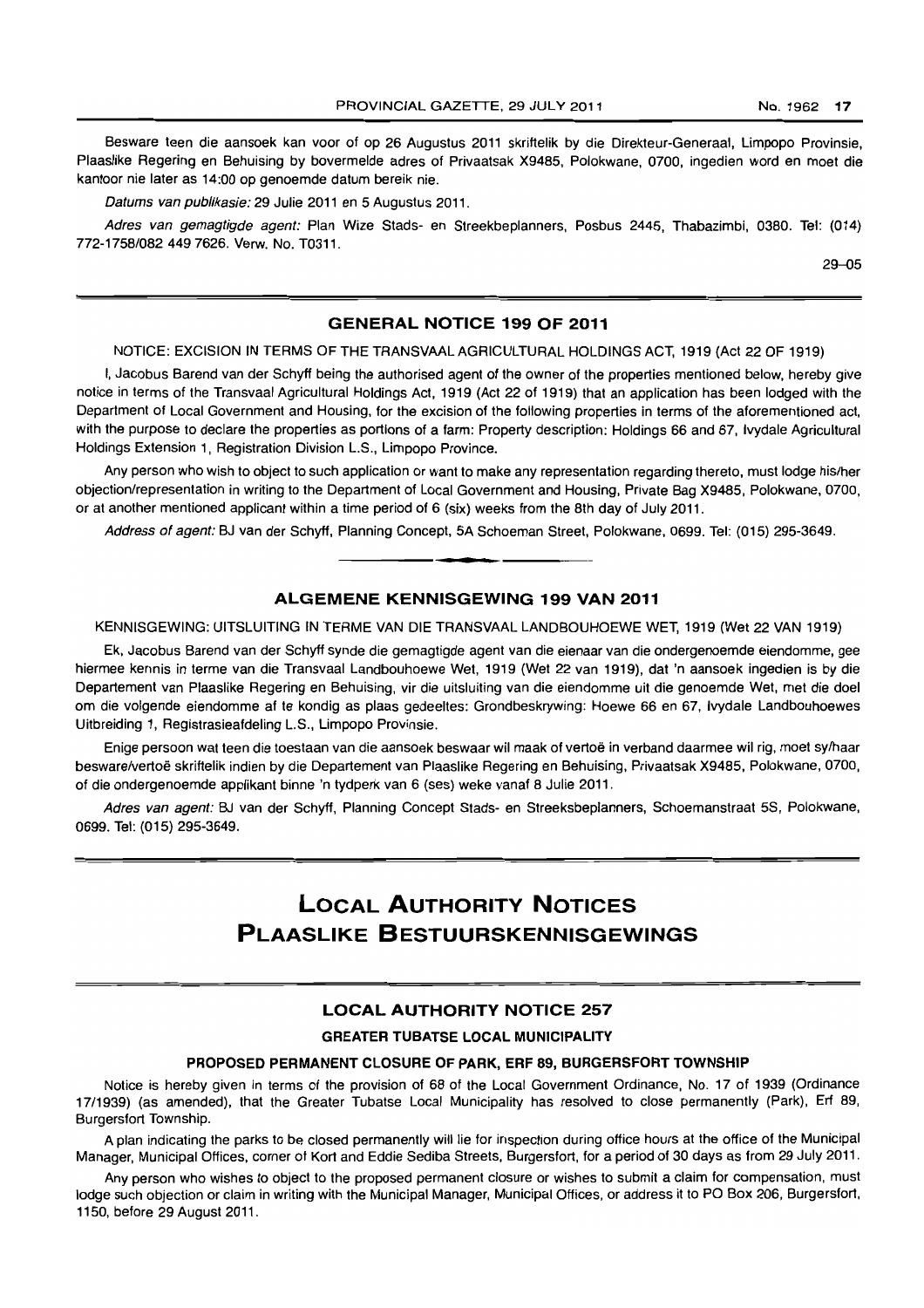## **PLAASLIKE BESTUURSKENNISGEWING 257**

## **GROTER TUBATSE PlAASLIKE MUNISIPALITEIT**

## **VOORGESTElDE PERMANENTE SLUITING VAN PARKERF** 89, **BURGERSFORT DORPE**

Kennis geskied hiermee ooreenkomstig die bepalings van artikel 68 van die Ordonnansie op Plaaslike Bestuur, No. 17 van 1939 (Ordonnansie 17/1939) (soos gewysig), dat die Groter Tubatse Plaaslike Munisipaliteit besluit het om Parkerf 89, Burgersfort Dorp.

'n Plan wat die parke wat gesluit sal word aantoon, sal gedurende kantoorure ter insae lê by die kantoor van die Munisipale Bestuurder: Munisipale Kantore, hoek van Kort- en Eddie Sedibastraat, Burgerfort, vir 'n tydperk van dertig (30) dae vanaf 29 Julie 2011.

Enige persoon wat beswaar wil maak teen die voorgenome permanente sluiting of enige eis om skadevergoeding wi! instel, moet dit skriftelik indien by die kantoor van die Munisipale Bestuurder, Munisipale Kantore, Posbus 206, Burgersfort, 1150, voor of op 29 Augustus 2011.

29-05

#### **LOCAL AUTHORITY NOTICE 258**

## **GREATER TUBATSE AMENDMENT SCHEME 42**

NOTICE OF AN APPLICATION FOR AMENDMENT OF THE LAND USE MANAGEMENT SCHEME IN TERMS OF SECTION 56 (1) (b) (i) OF THE TOWN-PLANNING AND TOWNSHIPS ORDINANCE, 1986 (ORDINANCE 15 OF 1986)

We, Mahlori Development Consultants, being the authorised agent of the registered owner of Erf 89, Burgerfort Township, hereby give notice in terms of section 56 (1) (b) (i) of the Town-planning and Townships Ordinance, 1986 (Ordinance 15 of 1986), that we have applied to the Greater Tubatse Municipality for the amendment of the Land Use Management Scheme known as the Greater Tubatse Land Use Management Scheme, 2006, by rezoning of the property described above, from "Public Open Space" to "Residential 2" and subdivision thereof.

Particulars of the application will lie for inspection during normal office hours at the office of the Municipal Manager, Greater Tubatse Local Municipality, corner of Kort and Eddie Sediba Streets, Burgerfort, for a period of 28 days from 29 July 2011.

Objections to, or representations in respect of the application must be lodged with or made in writing to the Municipal Manager at the above-mentioned address or at Greater Tubatse Local Municipality, PO Box 206, Burgersfort, 1150, within a period of 28 days from 29 July 2011.

Address of agent: Mahlori Development Consultants, 4841b Brittlewood Street, Thatchfield Glen, Centurion, 0157; PO Box 1321, Nelspruit, 1200. Tel: 083 620 7078. Fax: 086 659 2756.

# **PLAASLIKE BESTUURSKENNISGEWING 258**

#### **GROTER TUBATSE·WYSIGINGSKEMA 42**

KENNISGEWING VAN AANSOEK OM WYSIGING VAN DORPSBEPLANNINGSKEMA INGEVOLGE ARTIKEL 56 (1) (b) (i) VAN DIE ORDONNANSIE OP DORPSBEPLANNING EN DORPE, 1986 (ORDONNANSIE 15 VAN 1986)

Ons, Mahlor! Development Consultants, synde die gemagtigde agent van die geregistreerde en voornemende eienaar van Erf 89, Burgersfort Dorp, gee hiermee ingevolge artikel 56 (1) (b) (i) van die Ordonnansie op Dorpsbeplanning en Dorpe, 1986 (Ordonnansie 15 van 1986), kennis dat ons by die Groter Tubatse Plaaslike Munisipaliteit aansoek gedoen het om die wysiging van die dorpsbeplanningskema bekend as die "Greater Tubatse Land Use Management Scheme, 2006" deur die hersonering van die eiendom hierbo beskryf, vanaf "Openbare Oopruimte" te "Residensieel 2" en onderverdeling daarvan.

Besonderhede van bogenoemde aansoek Ie ter insae gedurende gewone kantoorure by die kantoor van die Munisipale Bestuurder, Grater Tubatse Munisipaliteit, hoek van Kort- en Eddie Sedibastraat, vir 'n tydperk van 28 vanaf 29 Julie 2011.

Besware teen of vertoe ten opsigte van die aansoek moet binne 'n tydperk van 28 dae skriftelik by of tot die Munisipale Bestuurder by bovermelde adres van Groter Tubatse Munisipaliteit, Posbus 206, Burgersfort, 1150, ingedien of gerig word.

Adres van applikant: Mahlori Development Consultants, 4841b Brittlewoodstraat, Thatchfield Glen, Centurion, 0157, Posbus 1321, Nelspruit, 1200. Tel: 083 620 7078. Faks: 086 659 2756. E-mail: mdc@executivemail.co.za

29-05

# **LOCAL AUTHORITY NOTICE 259**

# **MOGALAKWENA LOCAL MUNICIPALITY**

# **REBONE A EXTENSION** 1

#### NOTICE OF APPLICATION FOR ESTABLISHMENT OF A TOWNSHIP

Mogalakwena Local Municipality hereby gives notice in terms of section 69 (6) as read in conjunction with section 96 (3) of the Town-planning and Township Ordinance, 1986 (Ordinance 15 of 1986), that an application for the establishment of a township as set out in annexure hereto, has been received.

Particulars of the application are open for inspection during normal office hours at the office of the Manager Spatial Planning, Second Floor, 54 Retief Street, Mokopane, for a period of 28 days from 1 August 2011.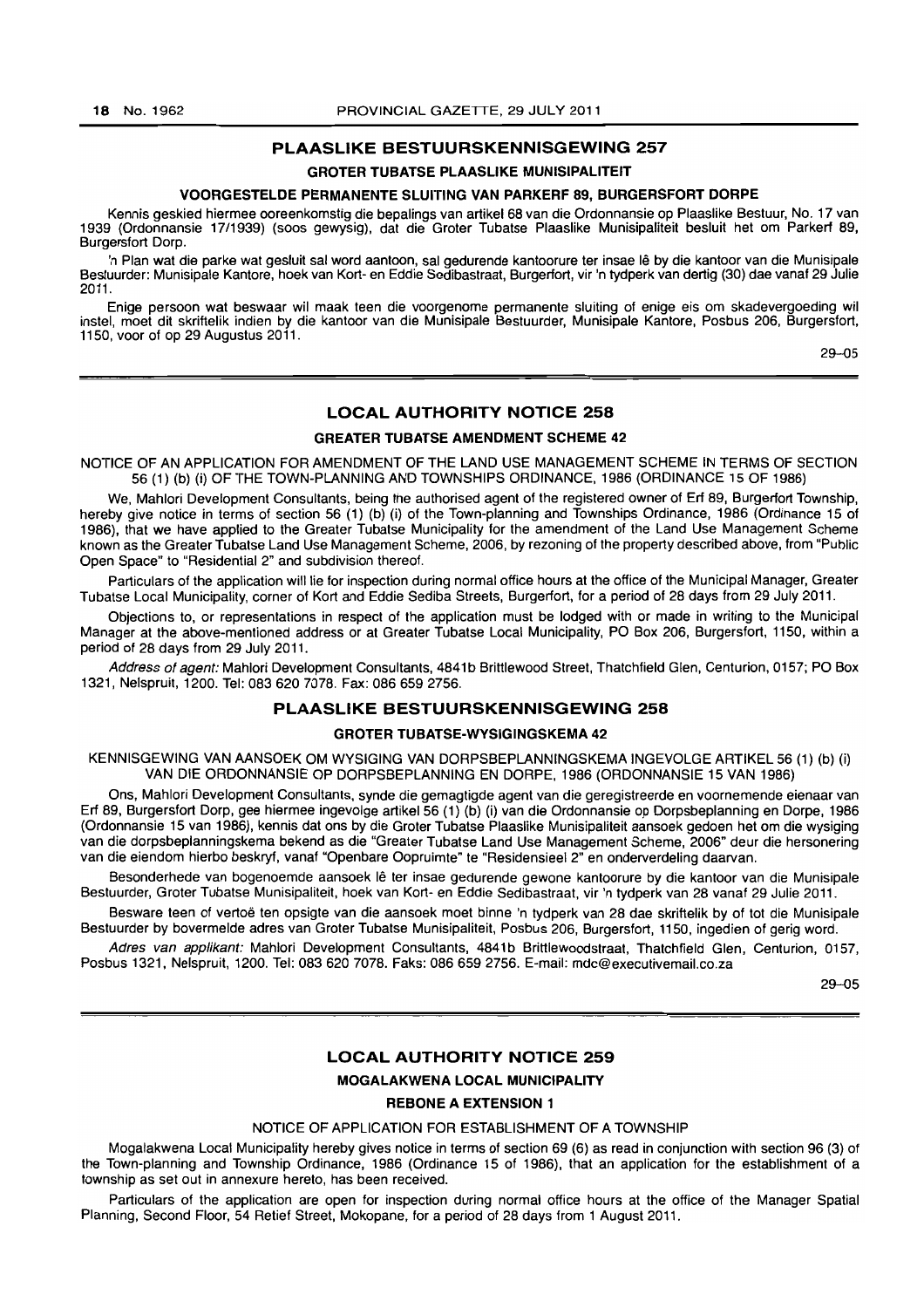Objections to or representations in respect of the application must be lodged with or made in writing and in duplicate to the Municipal Manager at the above-mentioned address or at P.O. Box 34, Mokopane, 0600, within a period of 28 (twenty eight) days from 1 August 2011.

#### **ANNEXURE**

Name of township: Rebone A Extension 1.

Full name of the applicant: Puledi Projects Town & Regional Planners

Number of erven in proposed township

| Residential         | 595 |
|---------------------|-----|
| <b>Business</b>     | 2   |
| Church              | 2   |
| Créche              | 1   |
| Public open space 2 |     |
| Total erven         | 602 |

Description of land on which the township is to be established: Remainder of the Farm Steilloop 403 LR, Waterberg District Province of Limpopo.

Locality of the proposed township: The proposed township is situateda  $\pm$  110 km north west of Mokopane.

Authorized agent: P.J.S. Mokobane, Puledi Projects Professional Planners. address: P.O. Box 3701, Randburg, 2125. Tel: (011) 326-0796. Fax: (011) 326-0312. E-mail: puledi@worldonline.co.za

29-5

# **LOCAL AUTHORITY NOTICE 260**

## **MODIMOLLE MUNICIPALITY**

#### **MODIMOLLE LAND USE MANAGEMENT SCHEME 2004**

## **AMENDMENT SCHEME 219**

It is hereby notified in terms of the provisions of section 57 (1) (a) of the Town-planning and Townships Ordinance, 1986 (Ordinance 15 of 1986), that the Modimolle Municipality, has approved the amendment of the Modimolle Land Use Management Scheme, 2004, by the rezoning of Part of/Portion 24 of the farm Boekenhoutskloof 187KR, approximately 5ha in extent from "Agriculture'to "Special for farmstall, restaurant, general dealer, butchery, filing station, fastfood restaurant and convenience store".

Map 3 and the Scheme Clauses of the amendment scheme are filed with the Municipal Manager, Civic Centre, O.R. Tambo Square, Harry Gwala Street, Modimolle, and the Director of the Local Government and Housing, Polokwane, and open for inspection during normal office hours.

This amendment is known as Modimolle Land Use Management Scheme 2004, Amendment Scheme 219 and shall come into operation on the date of publication of this notice.

#### **Municipal Manager, Modimolle Municipality**

Private Bag X1008, Modimolle, 0510

#### **PLAASLIKE BESTUURSKENNISGEWING 260**

. **-.** 

#### **MODIMOLLE MUNISIPALITEIT**

#### **MODIMOLLE GRONDGEBRUIKSKEMA 2004**

#### **WYSIGINGSKEMA 219**

Hiermee word bekend gemaak dat, ingevolge die bepalings van artikel 57 (1) (a) van die Ordonnansie op Dorpsbeplanning en Dorpe, 1986 (Ordonnansie 15 van 1986), die Modimolle Munisipaliteit, die wysiging van die Modimolle Grondgebruikskema, 2004, goedgekeur het deur die hersonering van deel van R/Gedeelte 24 van die plaas Boekenhoutskloof 187 KR. ongeveer 5ha groot van "Landbou" na "Spesiaal vir padstal, restaurant, algemene handelaar, slaghuis, vulstasie, kitskosrestaurant en geriefswinkel".

Kaart 3 en Skema Klousules van hierdie wysigingskema word deur die Munisipale Bestuuder van Modimolle Munisipaliteit, Burgersentrum, O.R. Thamboplein, Harry Gwalastraat, Modimolle, 0510, en die Direkteur van Plaaslike Bestuur en Behuising. Polokwane, in bewaring gehou en lê gedurende gewone kantoorure ter insae.

Hierdie wysiging staan bekend as Modimolle Grondgebruikskema 2004, wysigingskema 219, en tree op datum van publikasie van hierdie kennisgewing in werking.

#### **Munisipale Bestuurder, Modimolle Munisipaliteit**

Privaatsak X1008, Modimolle, 0510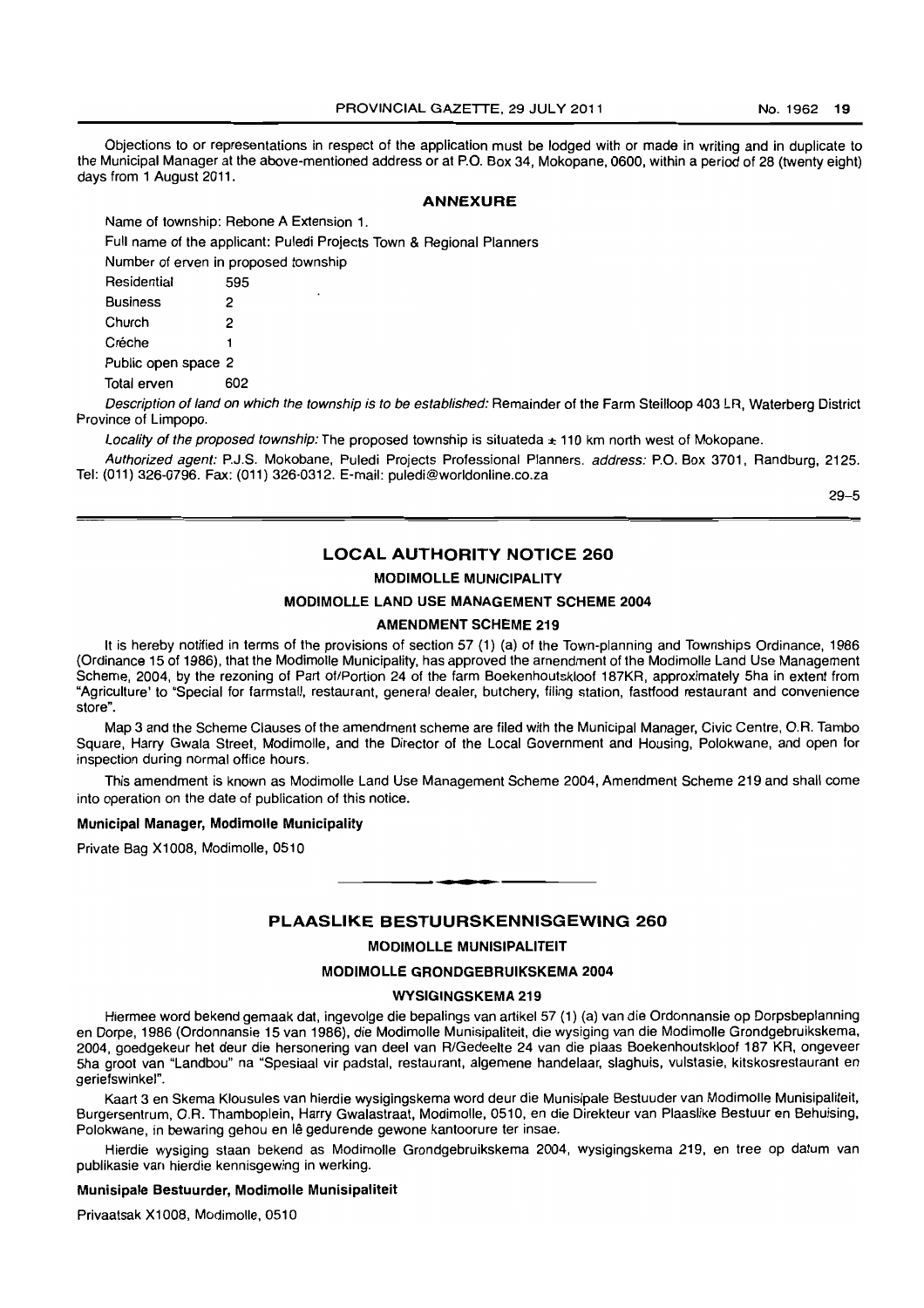## LOCAL AUTHORITY NOTICE 261

## GREATER TZANEEN MUNICIPALITY

#### TZANEEN AMENDMENT SCHEME 238

It is hereby notified in terms of the provisions of section 57 (1) (a) of the Town-planning and Townships Ordinance, 1986 (Ordinance 15 of 1986), that the Greater Tzaneen Municipality has approved the amendment of the Tzaneen Town Planning Scheme, 2000, by the rezoning of Erf 4413, Tzaneen Extension 75 from "Business 3" with an annexure describing and limiting the rights to "Business 3" in order to divide the existing rights in the Annexure.

Map 3 and the scheme clauses of the amendment scheme are filed with the Municipal Manager of the Greater Tzaneen Municipality, Tzaneen, and the Director: Department of Local Government and Housing, Polokwane, and are open for inspection during normal office hours.

This amendment is known as Tzaneen Amendment Scheme 238, and shall come into operation on the date of publication of this notice.

#### Mrs T.C. MAMETJA, Municipal Manager

Municipal Offices. P.O. Box 24, Tzaneen, 0850

Date: 29 July 2011

(Notice No. PD 9/2011)

## PLAASLIKE BESTUURSKENNISGEWING 261

• **- I** 

## GROTER TZANEEN MUNISIPALITEIT

## TZANEEN-WYSIGINGSKEMA 238

Hiermee word ingevolge die bepalings van artikel 57 (1) (a) van die Ordonnansie op Dorpsbeplanning en Dorpe. 1986 (Ordonnansie 15 van 1986), bekend gemaak dat die Groter Tzaneen Munisipaliteit die wysiging van die Tzaneen-dorpsbeplanningskema, 2000, goedgekeur het deur die hersonering van Erf 4413, Tzaneen Uitbreiding 75 vanaf "Besigheid 3" met 'n Bylaag wat die regte omskryt en beperk tot "Besigheid 3" ten einde die bestaande regte in die Bylaag te verdeel.

Kaart 3, en die skemaklousules van hierdie wysigingskema word deur die Munisipale Bestuurder van die Groter Tzaneen Munisipaliteit, Tzaneen, en die Direkteur: Departement Plaaslike Regering en Behuising, Polokwane, in bewaring gehou en Ie gedurende gewone kantoorure ter insae.

Hierdie wysiging staan bekend as Tzaneen-wysigingskema 238 en tree op datum van publikasie van hierdie kennisgewing in werking.

#### Mev. T.C. MAMET JA, Munisipale Bestuurder

Munisipale Kantore, Posbus 24, Tzaneen, 0850

Datum: 29 Julie 2011

(Kennisgewing No. PD 9/2011).

# LOCAL AUTHORITY NOTICE 262

**MODIMOLLE LOCAL MUNICIPALITY** 

#### MODIMOLLE AMENDMENT SCHEME 236

The Modimolle Local Municipality, hereby in terms of section 125 (1) of the Town-planning and Townships Ordinance, 1986 COrd. 15 of 1986), declares that it has approved an amendment scheme being an amendment of The Modimolle Land Use Management Scheme, 2004, comprising the same land as indicated in the township of Phagameng Extension 4 and known as Erf 3345, Phagameng Extension 4.

The Map 3 documents and scheme clauses of the amendment scheme are filed with the Divisional Manager: Town-planning, Ground Floor, Modimolle Municipal Building, Harry Gwala Street, Modimolle, and are open for inspection at all reasonable times.

The amendment scheme is known as Modimolle Amendment Scheme No. 236 and shall come into operation at the date of publication of this notice.

#### KUPHA LEKALA, Municipal Manager

MOdimolle Local Municipality

(Notice 05/2011-20/05/2011 )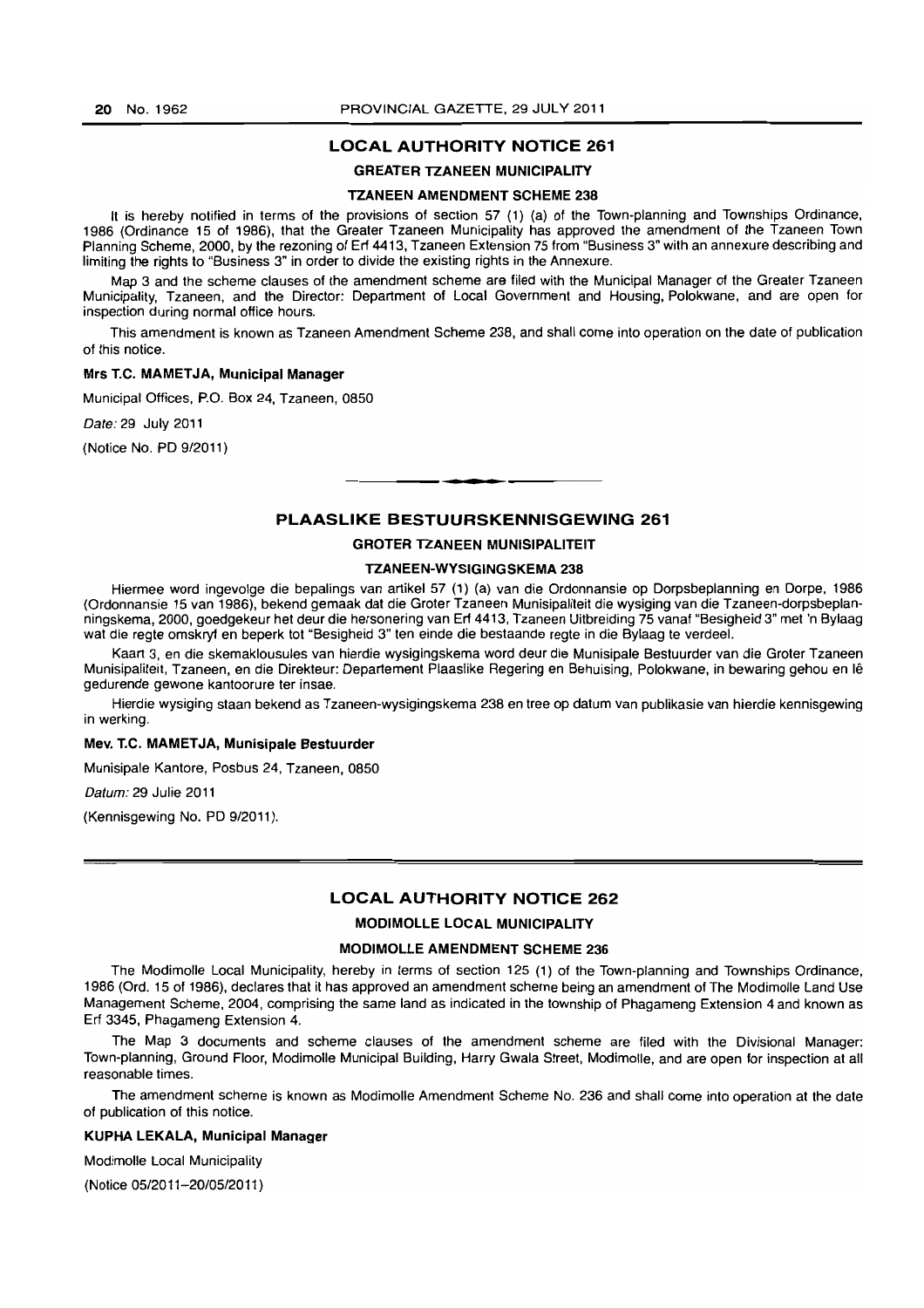# **LOCAL AUTHORITY NOTICE** 254

#### DECLARATION OF ELLISRAS EXTENSION 50 AS APPROVED TOWNSHIP

In terms of section 103 of the Town-planning and Townships Ordinance, 1986 (Ordinance 15 of 1986} the Lephalale Local Municipality hereby declares the township of EI/isras Extension 50 to be an approved township, subject to the conditions as set out in the Schedule hereto.

#### **SCHEDULE**

STATEMENT OF THE CONDITIONS UNDER WHICH THE APPLICATION MAOE BY LEPHALALE LOCAL MUNICIPALITY (HEREINAFTER REFERRED TO AS THE APPLICANTfTOWNSHIP OWNER) UNDER THE PROVISIONS OF CHAPTER 4 OF THE TOWN PLANNING AND TOWNSHIPS ORDINANCE, 1986 (ORDINANCE 15 OF 1986), FOR PERMISSION TO ESTABLISH A TOWNSHIP ON PORTION 5 (A PORTION OF PORTION 3) OF THE FARM GROOTESTRYD 465 LQ, LIMPOPO PROVINCE, HAS BEEN GRANTED

#### 1. CONDITIONS OF ESTABLISHMENT

## NAME

The name of the township shall be known as Ellisras Extension 50.

#### **DESIGN**

The township shall consist of erven and streets as Indicated on the General Plan L.G *7886/2006.* 

## DISPOSAL OF EXISTING CONDITIONS OF TITLE

- (a) All erven shall be made subject to existing conditions and servitudes, if any, including the reservation of rights to minerals.
- (b) ERVEN 4847 TO 4849 AND 4870 TO 4872

The arven is subject to a servitude, 20m wide, In favour of Yskor 8eperk, Registration Number *1989/02164/06,* or its successors, for water purposes as indicated on the general plan LG *7886/2006* 

#### ACCESS

- (a) Ingress from the provincial road 1675 to the township and egress to provincial road 1675 from the township shall be restncted to the junction of the nght of way servitude, 20m wide, over the Remainder of Portion 3 of the Farm Grootestryd 465 LQ, with the said road
- (b) The township owner shall at Its own expense, submit a geometnc design layout (scale 1:500) of the ingress and egress points referred to in (a) above, and specifications for the construction of the accesses, to the Roads Agency Limpopo for approval. The township owner shall after approval of the layout and specifications, construct the said ingress and egress points at its own expense to the satisfaction of the Roads Agency Limpopo.

#### ACCEPTANCE AND DISPOSAL OF STORMWATER

The township owner shall arrange for the drainage of the township to fit in with that of the provincial road 1675 and for all storm water running off or being diverted from the road to be received and disposed of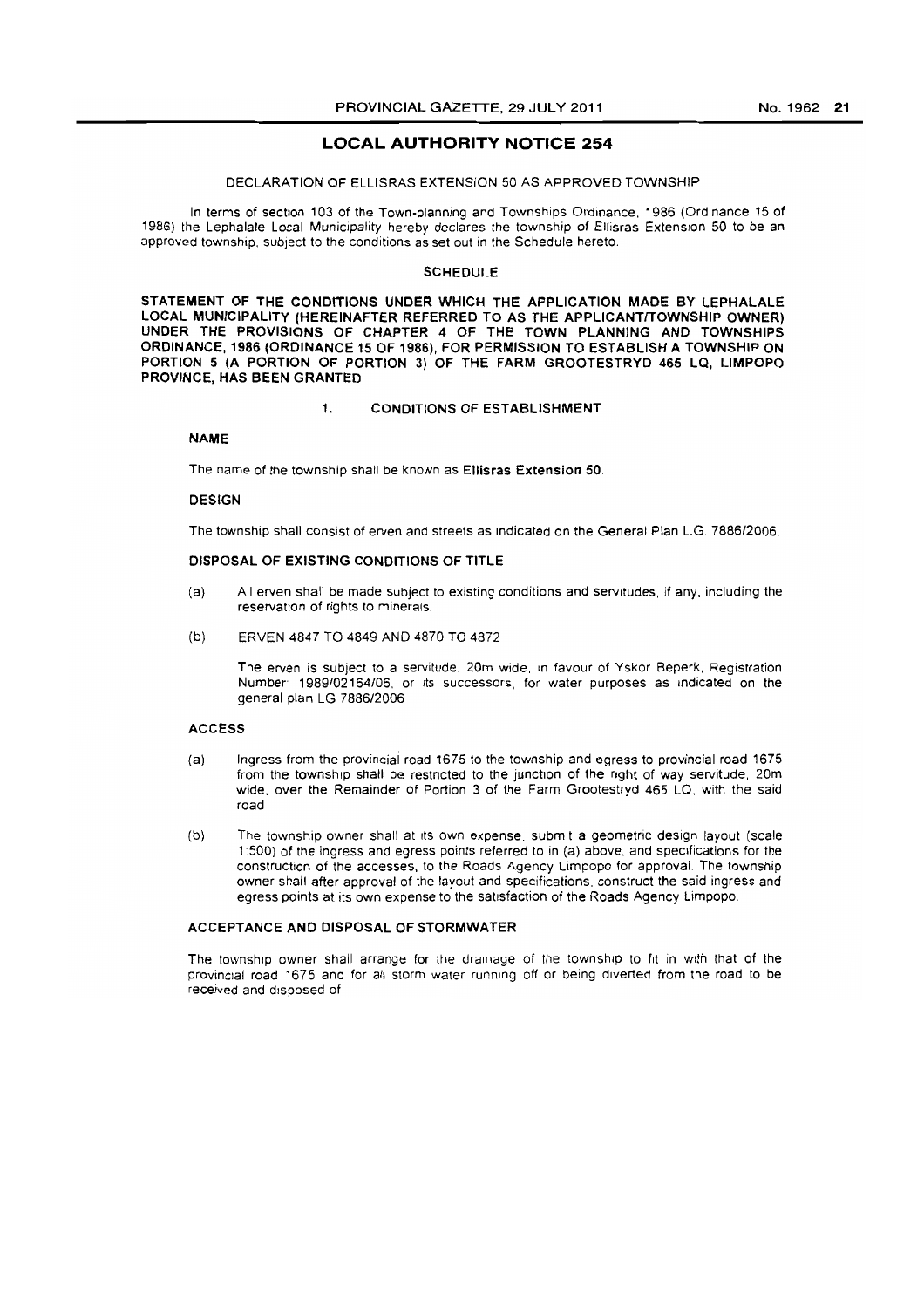## 2. CONDITIONS OF TITLE

#### CONDITIONS IMPOSED IN TERMS OF THE PROVISIONS OF THE TOWN PLANNING AND TOWNSHIPS ORDINANCE, 1986 (ORDIANCE 1 OF 1986)

The erven mentioned hereunder shall be subject to the conditions as indicated.

(i) ALL ERVEN

The erf is subject to a servitude, 2m wide, in favour of the local authority, for sewerage and other municipal purposes. along any two boundaries other than a street boundary and in the case of a panhandle eri, an additional servitude for municipal purposes 2m wide across the access portion of the erf, if and when required by the local authority: Provided that the local authority may dispense With any such servitude,

- (ii) No building or other structure shall be erected within the aforesaid servitude area and no large-rooted trees shall be planted within the area of such servitude or within 2m thereof.
- (iii) The local authority shalt be entitled to deposit temporarily on the land adjoining the aforesaid servitude such matenal as may be excavated by it during the course of the construction, maintenance or removal of such sewerage mains and other works as it, in its discretion may deem necessary, and shall further be entitled to reasonable access to the said land for the aforesaid purpose subject to any damage done during the process of the construction, maintenance or removal of such sewerage mains and other works bring made good by the local authority.
- (iv) Except with written consent of the local authority, and subject to such conditions as it may impose, neither the owner nor any person shall-
	- (aa) save and except to prepare the eri for building purposes, excavate any material therefrom:
	- (bb) sink any wells or boreholes on the erf or abstract any subterranean water therefrom; or
	- (CC) make of permit to be made, on the ert for any purposes whatsoever. any tiles or earthenware pipes or other articles of a like nature
- (v) Where, in the opinion of the local authOrity, it IS Impracticable for storm water to be drained from higher-lying erven direct to a public street, the owner of the lower -lying erf shall be obliged to accept or permit the passage over the eri such storm water: Provided that the owners of any higher-lying erven, the storm water from which is discharged over any lower-lying eri, shall be liable to pay a proportionate share of the cost of any pipeline or drain which the owner of such lower-lying eri may find necessary lay or construct for the purposes of conducting the water so discharged over the eri.
- (VI) The sitting of buildings. including outbuildings. on the sri and entrances to and exits from the erf to a public street system shall be to the satisfaction of the local authority.
- (vii) The main building, which shall be a completed building and not one which has been partly erected and is to be completed at a later date, shall be erected simultaneously With, or before, the outbuildings.